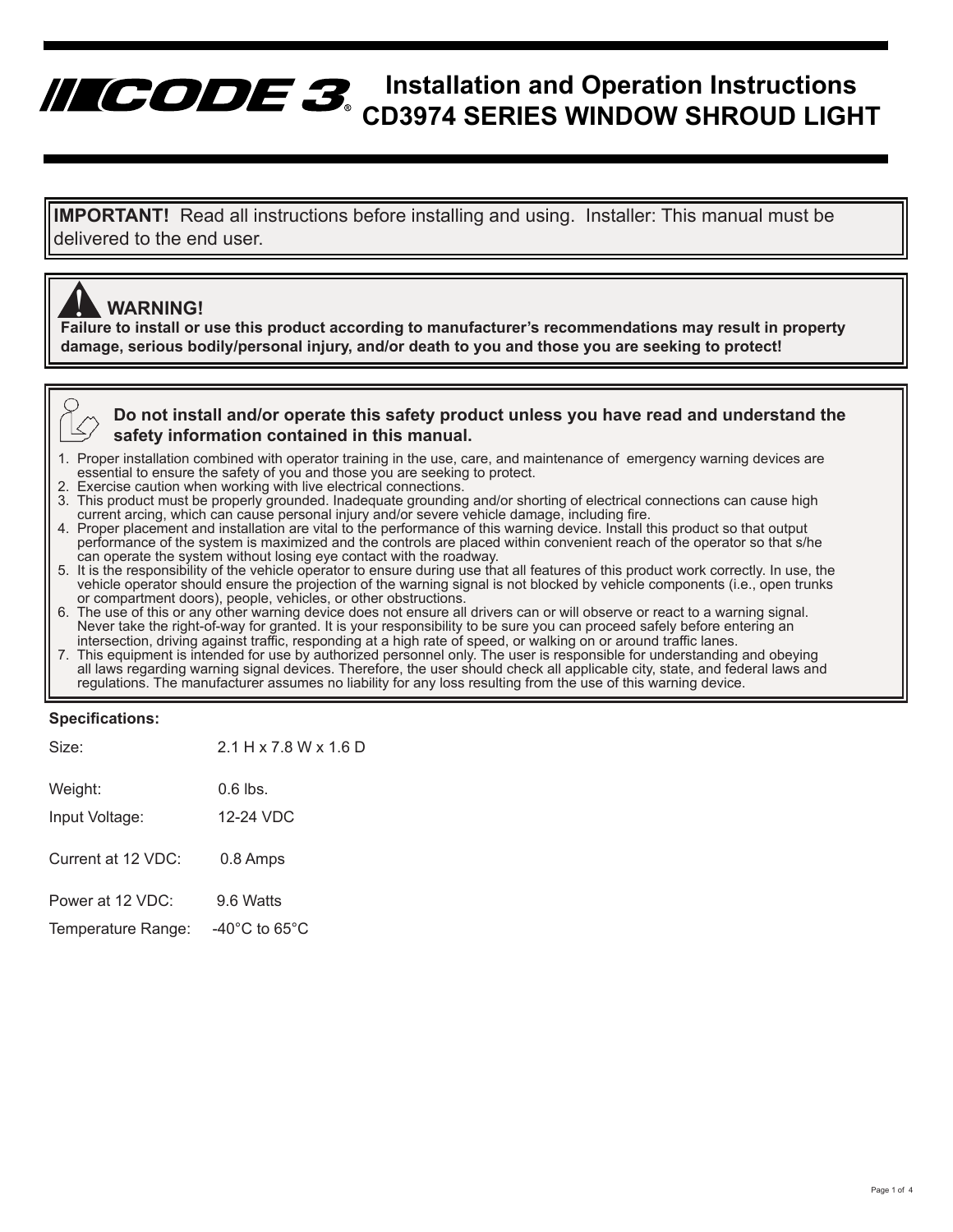#### **Installation & Mounting:**

Carefully remove the unit from its packaging. Examine the unit for transit damage. If damage is found, return the product to your local dealer for warranty replacement. Do not use damaged or broken parts. Determine a mounting location that ensures a clear line of sight for oncoming traffic.



Without removing the double sided tape liner, hold the product to the desired location.

Adjust the light head angle by loosening the nut on the back of the product using a wrench. When the desired angle is achieved, tighten the nut.

- 1. Clean mounting surface with supplied alcohol wipe. \* for extra adhesion, see notes below.
- 2. Peel-off double sided tape liner.
- 3. Apply product on to the treated surface. Apply light pressure for 20 seconds.

#### **\*For extra adhesion, use 3M Tape Primer. For product & application information, go to: https://multimedia.3m.com/ mws/media/65952O/3mtm-tape-primer-94.pdf**

#### **Wiring Instructions:**

**IMPORTANT!** This unit is a safety device and it must be connected to its own separate, fused power point to assure its continued operation should any other electrical accessory fail.

All wiring should be stranded and a minimum of 22 AWG. The positive line must have an in-line 2 AMP slow-blow fuse for each unit as shown in FIGURE 1. Isolate the yellow and blue wires when not in use.



Flash pattern select: To select a flash pattern, apply power to the RED or WHITE or both RED and WHITE wires. Apply blue to black wire for flash pattern change:

| <b>Push Times</b> | Function                |
|-------------------|-------------------------|
| $0-1$ secs.       | next pattern            |
| $1-3$ secs.       | previous pattern        |
| $3-5$ secs.       | factory default pattern |
| $5+$ secs.        | last pattern            |

Dimming Function: Connect blue wire to Red power wire.

Synchronization:

The CD3974 series is capable of syncing up to 8 (same product & other compatible CODE 3 products) by following the steps below:

- 1.Set the desired flash pattern on each unit individually. It is also strongly recommended that the same style of flash pattern be used on all units to produce the most effective warning pattern. NOTE: Phases A and B for each style of flash pattern in the table denote the relative timing between units connected in a synchronizing installation. To operate simultaneously, each unit must be set to the same phase  $(A + A \text{ or } B + B)$ ; to operate alternately, units must be set to have the opposite phase  $(A + B \text{ or } B + A)$ .
- 2.Connect the yellow sync wires together and check that the units are flashing in a synchronized manner as expected. If a pattern on one unit appears incorrect, the blue pattern select wire can be used to cycle forward or backward on that individual unit until the correct pattern is selected. NOTE: This will only change the pattern in the one unit and will not affect the other units connected to the yellow sync wire.

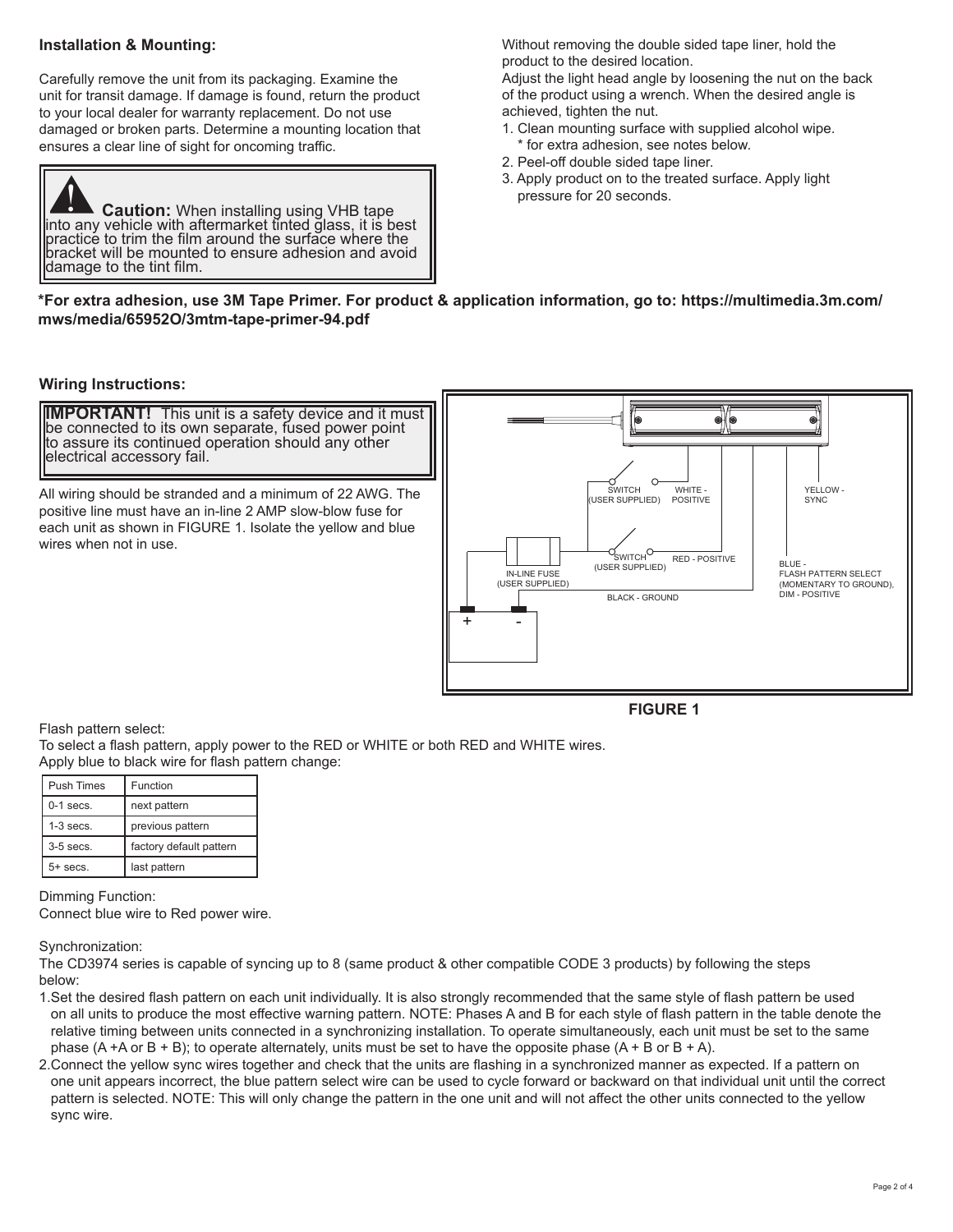| <b>SAE J595</b><br>CA Title 13<br>ECE R65<br>Pattern<br>Mode<br>Phase<br>FPM<br><b>RW</b><br><b>BW</b><br>RWBW<br><b>RW</b><br><b>BW</b><br>RWBW<br><b>RW</b><br><b>BW</b><br>RWBW<br>Description<br>AW<br>AW<br>AW<br>75<br>ingle Flash - Simultaneous Color 1<br>$\mathsf A$<br>Class 1<br>Class 1<br>Class 1<br>N/C<br>Class B<br>Class B<br>Class B<br>N/C<br>N/C<br>N/C<br>N/C<br>N/C<br>75<br>$\overline{2}$<br>ingle Flash - Simultaneous Color 1<br>В<br>Class 1<br>Class 1<br>Class 1<br>N/C<br>Class B<br>Class B<br>Class B<br>N/C<br>N/C<br>N/C<br>N/C<br>N/C<br>$\mathbf{1}$<br>3<br>ingle Flash - Alternating Color 1<br>А<br>75<br>N/C<br>N/C<br>N/C<br>N/C<br>N/C<br>N/C<br>N/C<br>N/C<br>N/C<br>N/C<br>N/C<br>N/C<br>$\overline{4}$<br>B<br>75<br>N/C<br>N/C<br>N/C<br>N/C<br>N/C<br>N/C<br>N/C<br>N/C<br>N/C<br>N/C<br>N/C<br>N/C<br>Single Flash - Alternating Color 1<br>Double Flash - Simultaneous Color 1<br>$\mathsf A$<br>75<br>Class <sub>1</sub><br>Class 1<br>Class 1<br>N/C<br>Class B<br>Class B<br>Class B<br>N/C<br>N/C<br>N/C<br>N/C<br>N/C<br>$\overline{5}$<br>75<br>$\mathsf B$<br>Class 1<br>Class 1<br>N/C<br>Class B<br>Class B<br>N/C<br>N/C<br>N/C<br>N/C<br>N/C<br>6<br>Double Flash - Simultaneous Color 1<br>Class 1<br>Class B<br>$\overline{2}$<br>$\mathbb A$<br>75<br>$\overline{7}$<br>N/C<br>N/C<br>N/C<br>N/C<br>N/C<br>N/C<br>N/C<br>N/C<br>N/C<br>N/C<br>N/C<br>N/C<br>Double Flash - Alternating Color 1<br>$\mathsf B$<br>75<br>8<br>N/C<br>N/C<br>N/C<br>N/C<br>N/C<br>N/C<br>N/C<br>Double Flash - Alternating Color 1<br>N/C<br>N/C<br>N/C<br>N/C<br>N/C<br>75<br>А<br>9<br>Quad Flash - Simultaneous Color 1<br>Class 1<br>Class 1<br>Class 1<br>N/C<br>Class B<br>Class B<br>Class B<br>N/C<br>N/C<br>N/C<br>N/C<br>N/C<br>10<br>$\,$ B<br>75<br>Quad Flash - Simultaneous Color 1<br>Class 1<br>Class 1<br>Class 1<br>N/C<br>Class B<br>Class B<br>Class B<br>N/C<br>N/C<br>N/C<br>N/C<br>N/C<br>$\overline{3}$<br>$11\,$<br>Quad Flash - Alternating Color 1<br>А<br>75<br>N/C<br>N/C<br>N/C<br>N/C<br>N/C<br>N/C<br>N/C<br>N/C<br>N/C<br>N/C<br>N/C<br>N/C<br>12<br>Quad Flash - Alternating Color 1<br>В<br>75<br>N/C<br>N/C<br>N/C<br>N/C<br>N/C<br>N/C<br>N/C<br>N/C<br>N/C<br>N/C<br>N/C<br>N/C<br>13<br>ingle Flash - Simultaneous Color 1<br>$\mathbb A$<br>120<br>Class 1<br>Class 1<br>Class 1<br>N/C<br>N/C<br>N/C<br>N/C<br>N/C<br>Class 1<br>Class 1<br>Class 1<br>N/C<br>14<br>ingle Flash - Simultaneous Color 1<br>B<br>120<br>Class <sub>1</sub><br>Class 1<br>Class 1<br>N/C<br>N/C<br>N/C<br>N/C<br>N/C<br>Class 1<br>Class 1<br>Class 1<br>N/C<br>$\overline{4}$<br>15<br>$\overline{A}$<br>120<br>N/C<br>N/C<br>N/C<br>N/C<br>N/C<br>N/C<br>N/C<br>N/C<br>N/C<br>N/C<br>N/C<br>N/C<br>Single Flash - Alternating Color 1<br>16<br>$\mathsf{B}$<br>120<br>N/C<br>N/C<br>N/C<br>N/C<br>N/C<br>N/C<br>N/C<br>N/C<br>N/C<br>N/C<br>N/C<br>N/C<br>Single Flash - Alternating Color 1<br>17<br>$\mathsf A$<br>120<br>N/C<br>N/C<br>N/C<br>N/C<br>N/C<br>N/C<br>Double Flash - Simultaneous Color 1<br>Class 1<br>Class 1<br>Class 1<br>Class 1<br>Class 1<br>Class 1<br>$\,$ B<br>120<br>N/C<br>N/C<br>N/C<br>N/C<br>N/C<br>N/C<br>18<br>Double Flash - Simultaneous Color 1<br>Class 1<br>Class 1<br>Class 1<br>Class 1<br>Class 1<br>Class 1<br>5<br>19<br>$\mathsf A$<br>N/C<br>N/C<br>N/C<br>N/C<br>120<br>N/C<br>N/C<br>N/C<br>N/C<br>N/C<br>N/C<br>N/C<br>N/C<br>Double Flash - Alternating Color 1<br>$\,$ B<br>N/C<br>20<br>N/C<br>N/C<br>N/C<br>N/C<br>N/C<br>N/C<br>N/C<br>N/C<br>N/C<br>N/C<br>N/C<br>Double Flash - Alternating Color 1<br>120<br>21<br>$\mathsf A$<br>N/C<br>Quad Flash - Simultaneous Color 1<br>120<br>Class 1<br>Class <sub>2</sub><br>Class 1<br>N/C<br>N/C<br>N/C<br>N/C<br>Class 1<br>Class 1<br>Class 1<br>N/C<br>22<br>$\mathsf B$<br>120<br>Class <sub>2</sub><br>Class 1<br>N/C<br>N/C<br>N/C<br>N/C<br>N/C<br>Class 1<br>Class:<br>N/C<br>Quad Flash - Simultaneous Color 1<br>Class 1<br>Class 1<br>6<br>23<br>$\mathbb A$<br>N/C<br>120<br>N/C<br>N/C<br>N/C<br>N/C<br>N/C<br>N/C<br>N/C<br>N/C<br>N/C<br>N/C<br>N/C<br>Quad Flash - Alternating Color 1<br>$\mathsf B$<br>120<br>N/C<br>N/C<br>N/C<br>N/C<br>N/C<br>N/C<br>N/C<br>N/C<br>N/C<br>N/C<br>N/C<br>N/C<br>24<br>Quad Flash - Alternating Color 1<br>N/C<br>N/C<br>N/C<br>N/C<br>N/C<br>N/C<br>25<br>ingle Flash - Simultaneous Color 1<br>A<br>350<br>N/C<br>N/C<br>N/C<br>N/C<br>N/C<br>N/C<br>26<br>$\mathsf B$<br>350<br>N/C<br>N/C<br>N/C<br>N/C<br>N/C<br>N/C<br>N/C<br>N/C<br>N/C<br>N/C<br>N/C<br>N/C<br>Single Flash - Simultaneous Color 1<br>$\overline{7}$<br>27<br>350<br>N/C<br>N/C<br>N/C<br>N/C<br>N/C<br>Single Flash - Alternating Color 1<br>Α<br>N/C<br>N/C<br>N/C<br>N/C<br>N/C<br>N/C<br>N/C<br>28<br>$\mathsf B$<br>350<br>N/C<br>N/C<br>N/C<br>N/C<br>N/C<br>N/C<br>N/C<br>N/C<br>N/C<br>N/C<br>N/C<br>N/C<br>Single Flash - Alternating Color 1<br>29<br>N/C<br>$\mathsf A$<br>75<br>Class 1<br>Class 1<br>Class 1<br>Class 1<br>N/C<br>N/C<br>N/C<br>N/C<br>N/C<br>N/C<br>N/C<br>Single Flash - Simultaneous Color 2<br>30<br>$\mathsf B$<br>75<br>N/C<br>N/C<br>N/C<br>N/C<br>N/C<br>N/C<br>N/C<br>Single Flash - Simultaneous Color 2<br>Class 1<br>Class 1<br>Class 1<br>Class 1<br>N/C<br>8<br>75<br>N/C<br>31<br>Α<br>N/C<br>N/C<br>N/C<br>N/C<br>N/C<br>N/C<br>N/C<br>N/C<br>N/C<br>N/C<br>Single Flash - Alternating Color 2<br>N/C<br>32<br>Single Flash - Alternating Color 2<br>$\mathsf B$<br>75<br>N/C<br>N/C<br>N/C<br>N/C<br>N/C<br>N/C<br>N/C<br>N/C<br>N/C<br>N/C<br>N/C<br>N/C<br>33<br>Double Flash - Simultaneous Color 2<br>$\overline{A}$<br>120<br>Class 1<br>Class 1<br>N/C<br>N/C<br>N/C<br>N/C<br>N/C<br>N/C<br>N/C<br>N/C<br>Class 1<br>Class 1<br>34<br>120<br>N/C<br>N/C<br>N/C<br>N/C<br>Double Flash - Simultaneous Color 2<br>$\overline{B}$<br>Class 1<br>Class 1<br>Class 1<br>Class 1<br>N/C<br>N/C<br>N/C<br>N/C<br>$\mathbf{q}$<br>35<br>N/C<br>N/C<br>Double Flash - Alternating Color 2<br>$\overline{A}$<br>120<br>N/C<br>N/C<br>N/C<br>N/C<br>N/C<br>N/C<br>N/C<br>N/C<br>N/C<br>N/C<br>36<br>Double Flash - Alternating Color 2<br>$\mathbf{B}$<br>120<br>N/C<br>N/C<br>N/C<br>N/C<br>N/C<br>N/C<br>N/C<br>N/C<br>N/C<br>N/C<br>N/C<br>N/C<br>37<br>Single Flash - Simultaneous Color 1 & Color 2<br>A<br>75<br>N/C<br>N/C<br>N/C<br>N/C<br>N/C<br>N/C<br>N/C<br>N/C<br>N/C<br>N/C<br>N/C<br>N/C<br>38<br>Single Flash - Simultaneous Color 1 & Color 2<br>B<br>75<br>N/C<br>N/C<br>N/C<br>N/C<br>N/C<br>N/C<br>N/C<br>N/C<br>N/C<br>N/C<br>N/C<br>N/C<br>10<br>39<br>$\overline{A}$<br>75<br>N/C<br>N/C<br>N/C<br>N/C<br>N/C<br>N/C<br>N/C<br>N/C<br>N/C<br>N/C<br>N/C<br>N/C<br>Single Flash - Alternating Color 1 & Color 2<br>40<br>$\sf{B}$<br>75<br>N/C<br>N/C<br>N/C<br>N/C<br>N/C<br>N/C<br>N/C<br>N/C<br>N/C<br>N/C<br>N/C<br>N/C<br>Single Flash - Alternating Color 1 & Color 2<br>41<br>$\mathbb A$<br>120<br>N/C<br>N/C<br>N/C<br>N/C<br>N/C<br>N/C<br>N/C<br>N/C<br>N/C<br>N/C<br>N/C<br>N/C<br>Double Flash - Simultaneous Color 1 & Color 2<br>42<br>$\mathsf B$<br>N/C<br>N/C<br>N/C<br>N/C<br>N/C<br>N/C<br>N/C<br>N/C<br>N/C<br>120<br>N/C<br>N/C<br>N/C<br>Double Flash - Simultaneous Color 1 & Color 2<br>11<br>43<br>$\mathbb A$<br>N/C<br>N/C<br>120<br>N/C<br>N/C<br>N/C<br>N/C<br>N/C<br>N/C<br>N/C<br>N/C<br>N/C<br>N/C<br>Double Flash - Alternating Color 1 & Color 2<br>$\,$ B<br>N/C<br>44<br>Double Flash - Alternating Color 1 & Color 2<br>120<br>N/C<br>N/C<br>N/C<br>N/C<br>N/C<br>N/C<br>N/C<br>N/C<br>N/C<br>N/C<br>N/C<br>45<br>ingle Flash - Simultaneous Color 2 & Color 1<br>А<br>75<br>N/C<br>N/C<br>N/C<br>N/C<br>N/C<br>N/C<br>N/C<br>N/C<br>N/C<br>N/C<br>N/C<br>N/C<br>46<br>75<br>N/C<br>N/C<br>N/C<br>ingle Flash - Simultaneous Color 2 & Color 1<br>B<br>N/C<br>N/C<br>N/C<br>N/C<br>N/C<br>N/C<br>N/C<br>N/C<br>N/C<br>12<br>47<br>75<br>ingle Flash - Alternating Color 2 & Color 1<br>А<br>N/C<br>N/C<br>N/C<br>N/C<br>N/C<br>N/C<br>N/C<br>N/C<br>N/C<br>N/C<br>N/C<br>N/C<br>48<br>B<br>75<br>N/C<br>N/C<br>N/C<br>N/C<br>N/C<br>N/C<br>N/C<br>N/C<br>N/C<br>N/C<br>N/C<br>N/C<br>Single Flash - Alternating Color 2 & Color 1<br>49<br>$\mathsf A$<br>120<br>N/C<br>N/C<br>N/C<br>N/C<br>N/C<br>N/C<br>N/C<br>N/C<br>N/C<br>N/C<br>Double Elash - Simultaneous Color 2 & Color 1<br>N/C<br>N/C<br>50<br>$\mathsf B$<br>120<br>N/C<br>N/C<br>N/C<br>N/C<br>N/C<br>N/C<br>Double Flash - Simultaneous Color 2 & Color 1<br>N/C<br>N/C<br>N/C<br>N/C<br>N/C<br>N/C<br>13<br>$\mathsf A$<br>120<br>N/C<br>51<br>N/C<br>N/C<br>N/C<br>N/C<br>N/C<br>N/C<br>N/C<br>N/C<br>N/C<br>N/C<br>N/C<br>Double Flash - Alternating Color 2 & Color 1<br>52<br>$\mathsf B$<br>120<br>N/C<br>N/C<br>N/C<br>N/C<br>N/C<br>N/C<br>N/C<br>N/C<br>N/C<br>N/C<br>N/C<br>N/C<br>Double Flash - Alternating Color 2 & Color 1<br>53<br>Steady Burn - Color 1 & Single Flash - Color 1<br>75<br>N/C<br>N/C<br>N/C<br>N/C<br>N/C<br>N/C<br>N/C<br>N/C<br>N/C<br>N/C<br>N/C<br>N/C<br>54<br>75<br>Single Flash - Color 1 & Steady Burn - Color 1<br>N/C<br>N/C<br>N/C<br>N/C<br>N/C<br>N/C<br>N/C<br>N/C<br>N/C<br>N/C<br>N/C<br>N/C<br>55<br>75<br>Steady Burn - Color 1 & Single Flash - Color 2<br>N/C<br>N/C<br>N/C<br>N/C<br>N/C<br>N/C<br>N/C<br>N/C<br>N/C<br>N/C<br>N/C<br>N/C<br>14<br>56<br>Single Flash - Color 1 & Steady Burn - Color 2<br>75<br>N/C<br>N/C<br>N/C<br>N/C<br>N/C<br>N/C<br>N/C<br>N/C<br>N/C<br>N/C<br>N/C<br>N/C<br>57<br>Steady Burn - Color 2 & Single Flash - Color 1<br>75<br>N/C<br>N/C<br>N/C<br>N/C<br>N/C<br>N/C<br>N/C<br>N/C<br>N/C<br>N/C<br>N/C<br>N/C<br>N/C<br>N/C<br>N/C<br>58<br>Single Flash - Color 2 & Steady Burn - Color 1<br>75<br>N/C<br>N/C<br>N/C<br>N/C<br>N/C<br>N/C<br>N/C<br>N/C<br>N/C<br>59<br>Steady Burn - Color 1 & Quad Flash - Color 1<br>75<br>N/C<br>N/C<br>N/C<br>N/C<br>N/C<br>N/C<br>N/C<br>N/C<br>N/C<br>N/C<br>N/C<br>N/C<br>60<br>Quad Flash - Color 1 & Steady Burn - Color 1<br>75<br>N/C<br>N/C<br>N/C<br>N/C<br>N/C<br>N/C<br>N/C<br>N/C<br>N/C<br>N/C<br>N/C<br>N/C<br>61<br>teady Burn - Color 1 & Quad Flash - Color 2<br>75<br>N/C<br>N/C<br>N/C<br>N/C<br>N/C<br>N/C<br>N/C<br>N/C<br>N/C<br>N/C<br>N/C<br>N/C<br>15<br>62<br>75<br>N/C<br>N/C<br>N/C<br>N/C<br>N/C<br>N/C<br>N/C<br>N/C<br>N/C<br>N/C<br>N/C<br>N/C<br>Quad Flash - Color 1 & Steady Burn - Color 2<br>63<br>75<br>N/C<br>N/C<br>N/C<br>N/C<br>N/C<br>N/C<br>N/C<br>N/C<br>N/C<br>N/C<br>N/C<br>teady Burn - Color 2 & Quad Flash - Color :<br>N/C<br>75<br>N/C<br>N/C<br>64<br>Quad Flash - Color 2 & Steady Burn - Color 1<br>N/C<br>N/C<br>N/C<br>N/C<br>N/C<br>N/C<br>N/C<br>N/C<br>N/C<br>N/C<br>N/A<br>N/C<br>N/C<br>N/C<br>N/C<br>N/C<br>N/C<br>N/C<br>N/C<br>N/C<br>65<br>N/C<br>N/C<br>N/C<br>Steady Burn - Color 1<br>16<br>N/C<br>66<br>Steady Burn - Color 2<br>N/A<br>N/C<br>N/C<br>N/C<br>N/C<br>N/C<br>N/C<br>N/C<br>N/C<br>N/C<br>N/C<br>N/C<br>17<br>67<br>N/A<br>N/C<br>N/C<br>N/C<br>N/C<br>N/C<br>N/C<br>N/C<br>N/C<br>N/C<br>N/C<br>N/C<br>N/C<br>$\Omega$ ff | Flash Pattern Chart<br>Tabla de patrones de destello<br>Tableau des effets clignotants |  |  |  |  |  |  |  |  |  |  |  |
|--------------------------------------------------------------------------------------------------------------------------------------------------------------------------------------------------------------------------------------------------------------------------------------------------------------------------------------------------------------------------------------------------------------------------------------------------------------------------------------------------------------------------------------------------------------------------------------------------------------------------------------------------------------------------------------------------------------------------------------------------------------------------------------------------------------------------------------------------------------------------------------------------------------------------------------------------------------------------------------------------------------------------------------------------------------------------------------------------------------------------------------------------------------------------------------------------------------------------------------------------------------------------------------------------------------------------------------------------------------------------------------------------------------------------------------------------------------------------------------------------------------------------------------------------------------------------------------------------------------------------------------------------------------------------------------------------------------------------------------------------------------------------------------------------------------------------------------------------------------------------------------------------------------------------------------------------------------------------------------------------------------------------------------------------------------------------------------------------------------------------------------------------------------------------------------------------------------------------------------------------------------------------------------------------------------------------------------------------------------------------------------------------------------------------------------------------------------------------------------------------------------------------------------------------------------------------------------------------------------------------------------------------------------------------------------------------------------------------------------------------------------------------------------------------------------------------------------------------------------------------------------------------------------------------------------------------------------------------------------------------------------------------------------------------------------------------------------------------------------------------------------------------------------------------------------------------------------------------------------------------------------------------------------------------------------------------------------------------------------------------------------------------------------------------------------------------------------------------------------------------------------------------------------------------------------------------------------------------------------------------------------------------------------------------------------------------------------------------------------------------------------------------------------------------------------------------------------------------------------------------------------------------------------------------------------------------------------------------------------------------------------------------------------------------------------------------------------------------------------------------------------------------------------------------------------------------------------------------------------------------------------------------------------------------------------------------------------------------------------------------------------------------------------------------------------------------------------------------------------------------------------------------------------------------------------------------------------------------------------------------------------------------------------------------------------------------------------------------------------------------------------------------------------------------------------------------------------------------------------------------------------------------------------------------------------------------------------------------------------------------------------------------------------------------------------------------------------------------------------------------------------------------------------------------------------------------------------------------------------------------------------------------------------------------------------------------------------------------------------------------------------------------------------------------------------------------------------------------------------------------------------------------------------------------------------------------------------------------------------------------------------------------------------------------------------------------------------------------------------------------------------------------------------------------------------------------------------------------------------------------------------------------------------------------------------------------------------------------------------------------------------------------------------------------------------------------------------------------------------------------------------------------------------------------------------------------------------------------------------------------------------------------------------------------------------------------------------------------------------------------------------------------------------------------------------------------------------------------------------------------------------------------------------------------------------------------------------------------------------------------------------------------------------------------------------------------------------------------------------------------------------------------------------------------------------------------------------------------------------------------------------------------------------------------------------------------------------------------------------------------------------------------------------------------------------------------------------------------------------------------------------------------------------------------------------------------------------------------------------------------------------------------------------------------------------------------------------------------------------------------------------------------------------------------------------------------------------------------------------------------------------------------------------------------------------------------------------------------------------------------------------------------------------------------------------------------------------------------------------------------------------------------------------------------------------------------------------------------------------------------------------------------------------------------------------------------------------------------------------------------------------------------------------------------------------------------------------------------------------------------------------------------------------------------------------------------------------------------------------------------------------------------------------------------------------------------------------------------------------------------------------------------------------------------------------------------------------------------------------------------------------------------------------------------------------------------------------------------------------------------------------------------------------------------------------------------------------------------------------------------------------------------------------------------------------------------------------------------------------------------------------------------------------------------------------------------------------------------------------------------------------------------------------------------------------------------------------------------------------------------------------------------------------------------------------------------------------------------------------------------------------------------------------------------------------------------------------------------------------------------------------------------------------------------------------------------------------------------------------------------------------------------------------------------------------------------------------------------------------------------------------------------------------------------------------------------------------------------------------------------------------------------------------------------------------------------------------------------------------------------------------------------------------------------------------------------------------------------------------------------------------------------------------------------------------------------------------------------------------------------------------------------------------------------------------------------------------------------------------------------------------------------------------------------------------------------------------------------------------------------------------------------------------------------------------------------------------------------------------------------------------------------------------------------------------------------------------------------------------------------------------------------------------------------------------------------------------------------------------------------------------------------------------------------------------------------------------------------------------------------------------------------------------------------------------------------------------------------------------------------------------------------------------------------------------------------------------------------------------------------|----------------------------------------------------------------------------------------|--|--|--|--|--|--|--|--|--|--|--|
|                                                                                                                                                                                                                                                                                                                                                                                                                                                                                                                                                                                                                                                                                                                                                                                                                                                                                                                                                                                                                                                                                                                                                                                                                                                                                                                                                                                                                                                                                                                                                                                                                                                                                                                                                                                                                                                                                                                                                                                                                                                                                                                                                                                                                                                                                                                                                                                                                                                                                                                                                                                                                                                                                                                                                                                                                                                                                                                                                                                                                                                                                                                                                                                                                                                                                                                                                                                                                                                                                                                                                                                                                                                                                                                                                                                                                                                                                                                                                                                                                                                                                                                                                                                                                                                                                                                                                                                                                                                                                                                                                                                                                                                                                                                                                                                                                                                                                                                                                                                                                                                                                                                                                                                                                                                                                                                                                                                                                                                                                                                                                                                                                                                                                                                                                                                                                                                                                                                                                                                                                                                                                                                                                                                                                                                                                                                                                                                                                                                                                                                                                                                                                                                                                                                                                                                                                                                                                                                                                                                                                                                                                                                                                                                                                                                                                                                                                                                                                                                                                                                                                                                                                                                                                                                                                                                                                                                                                                                                                                                                                                                                                                                                                                                                                                                                                                                                                                                                                                                                                                                                                                                                                                                                                                                                                                                                                                                                                                                                                                                                                                                                                                                                                                                                                                                                                                                                                                                                                                                                                                                                                                                                                                                                                                                                                                                                                                                                                                                                                                                                                                                                                                                                                                                                                                                                                                                                                                                                                                                                                                                                                                                                                                                                                                                                                                                                                                                                                                                                                                                                                                                                                                                          |                                                                                        |  |  |  |  |  |  |  |  |  |  |  |
|                                                                                                                                                                                                                                                                                                                                                                                                                                                                                                                                                                                                                                                                                                                                                                                                                                                                                                                                                                                                                                                                                                                                                                                                                                                                                                                                                                                                                                                                                                                                                                                                                                                                                                                                                                                                                                                                                                                                                                                                                                                                                                                                                                                                                                                                                                                                                                                                                                                                                                                                                                                                                                                                                                                                                                                                                                                                                                                                                                                                                                                                                                                                                                                                                                                                                                                                                                                                                                                                                                                                                                                                                                                                                                                                                                                                                                                                                                                                                                                                                                                                                                                                                                                                                                                                                                                                                                                                                                                                                                                                                                                                                                                                                                                                                                                                                                                                                                                                                                                                                                                                                                                                                                                                                                                                                                                                                                                                                                                                                                                                                                                                                                                                                                                                                                                                                                                                                                                                                                                                                                                                                                                                                                                                                                                                                                                                                                                                                                                                                                                                                                                                                                                                                                                                                                                                                                                                                                                                                                                                                                                                                                                                                                                                                                                                                                                                                                                                                                                                                                                                                                                                                                                                                                                                                                                                                                                                                                                                                                                                                                                                                                                                                                                                                                                                                                                                                                                                                                                                                                                                                                                                                                                                                                                                                                                                                                                                                                                                                                                                                                                                                                                                                                                                                                                                                                                                                                                                                                                                                                                                                                                                                                                                                                                                                                                                                                                                                                                                                                                                                                                                                                                                                                                                                                                                                                                                                                                                                                                                                                                                                                                                                                                                                                                                                                                                                                                                                                                                                                                                                                                                                                                          |                                                                                        |  |  |  |  |  |  |  |  |  |  |  |
|                                                                                                                                                                                                                                                                                                                                                                                                                                                                                                                                                                                                                                                                                                                                                                                                                                                                                                                                                                                                                                                                                                                                                                                                                                                                                                                                                                                                                                                                                                                                                                                                                                                                                                                                                                                                                                                                                                                                                                                                                                                                                                                                                                                                                                                                                                                                                                                                                                                                                                                                                                                                                                                                                                                                                                                                                                                                                                                                                                                                                                                                                                                                                                                                                                                                                                                                                                                                                                                                                                                                                                                                                                                                                                                                                                                                                                                                                                                                                                                                                                                                                                                                                                                                                                                                                                                                                                                                                                                                                                                                                                                                                                                                                                                                                                                                                                                                                                                                                                                                                                                                                                                                                                                                                                                                                                                                                                                                                                                                                                                                                                                                                                                                                                                                                                                                                                                                                                                                                                                                                                                                                                                                                                                                                                                                                                                                                                                                                                                                                                                                                                                                                                                                                                                                                                                                                                                                                                                                                                                                                                                                                                                                                                                                                                                                                                                                                                                                                                                                                                                                                                                                                                                                                                                                                                                                                                                                                                                                                                                                                                                                                                                                                                                                                                                                                                                                                                                                                                                                                                                                                                                                                                                                                                                                                                                                                                                                                                                                                                                                                                                                                                                                                                                                                                                                                                                                                                                                                                                                                                                                                                                                                                                                                                                                                                                                                                                                                                                                                                                                                                                                                                                                                                                                                                                                                                                                                                                                                                                                                                                                                                                                                                                                                                                                                                                                                                                                                                                                                                                                                                                                                                                          |                                                                                        |  |  |  |  |  |  |  |  |  |  |  |
|                                                                                                                                                                                                                                                                                                                                                                                                                                                                                                                                                                                                                                                                                                                                                                                                                                                                                                                                                                                                                                                                                                                                                                                                                                                                                                                                                                                                                                                                                                                                                                                                                                                                                                                                                                                                                                                                                                                                                                                                                                                                                                                                                                                                                                                                                                                                                                                                                                                                                                                                                                                                                                                                                                                                                                                                                                                                                                                                                                                                                                                                                                                                                                                                                                                                                                                                                                                                                                                                                                                                                                                                                                                                                                                                                                                                                                                                                                                                                                                                                                                                                                                                                                                                                                                                                                                                                                                                                                                                                                                                                                                                                                                                                                                                                                                                                                                                                                                                                                                                                                                                                                                                                                                                                                                                                                                                                                                                                                                                                                                                                                                                                                                                                                                                                                                                                                                                                                                                                                                                                                                                                                                                                                                                                                                                                                                                                                                                                                                                                                                                                                                                                                                                                                                                                                                                                                                                                                                                                                                                                                                                                                                                                                                                                                                                                                                                                                                                                                                                                                                                                                                                                                                                                                                                                                                                                                                                                                                                                                                                                                                                                                                                                                                                                                                                                                                                                                                                                                                                                                                                                                                                                                                                                                                                                                                                                                                                                                                                                                                                                                                                                                                                                                                                                                                                                                                                                                                                                                                                                                                                                                                                                                                                                                                                                                                                                                                                                                                                                                                                                                                                                                                                                                                                                                                                                                                                                                                                                                                                                                                                                                                                                                                                                                                                                                                                                                                                                                                                                                                                                                                                                                                          |                                                                                        |  |  |  |  |  |  |  |  |  |  |  |
|                                                                                                                                                                                                                                                                                                                                                                                                                                                                                                                                                                                                                                                                                                                                                                                                                                                                                                                                                                                                                                                                                                                                                                                                                                                                                                                                                                                                                                                                                                                                                                                                                                                                                                                                                                                                                                                                                                                                                                                                                                                                                                                                                                                                                                                                                                                                                                                                                                                                                                                                                                                                                                                                                                                                                                                                                                                                                                                                                                                                                                                                                                                                                                                                                                                                                                                                                                                                                                                                                                                                                                                                                                                                                                                                                                                                                                                                                                                                                                                                                                                                                                                                                                                                                                                                                                                                                                                                                                                                                                                                                                                                                                                                                                                                                                                                                                                                                                                                                                                                                                                                                                                                                                                                                                                                                                                                                                                                                                                                                                                                                                                                                                                                                                                                                                                                                                                                                                                                                                                                                                                                                                                                                                                                                                                                                                                                                                                                                                                                                                                                                                                                                                                                                                                                                                                                                                                                                                                                                                                                                                                                                                                                                                                                                                                                                                                                                                                                                                                                                                                                                                                                                                                                                                                                                                                                                                                                                                                                                                                                                                                                                                                                                                                                                                                                                                                                                                                                                                                                                                                                                                                                                                                                                                                                                                                                                                                                                                                                                                                                                                                                                                                                                                                                                                                                                                                                                                                                                                                                                                                                                                                                                                                                                                                                                                                                                                                                                                                                                                                                                                                                                                                                                                                                                                                                                                                                                                                                                                                                                                                                                                                                                                                                                                                                                                                                                                                                                                                                                                                                                                                                                                                          |                                                                                        |  |  |  |  |  |  |  |  |  |  |  |
|                                                                                                                                                                                                                                                                                                                                                                                                                                                                                                                                                                                                                                                                                                                                                                                                                                                                                                                                                                                                                                                                                                                                                                                                                                                                                                                                                                                                                                                                                                                                                                                                                                                                                                                                                                                                                                                                                                                                                                                                                                                                                                                                                                                                                                                                                                                                                                                                                                                                                                                                                                                                                                                                                                                                                                                                                                                                                                                                                                                                                                                                                                                                                                                                                                                                                                                                                                                                                                                                                                                                                                                                                                                                                                                                                                                                                                                                                                                                                                                                                                                                                                                                                                                                                                                                                                                                                                                                                                                                                                                                                                                                                                                                                                                                                                                                                                                                                                                                                                                                                                                                                                                                                                                                                                                                                                                                                                                                                                                                                                                                                                                                                                                                                                                                                                                                                                                                                                                                                                                                                                                                                                                                                                                                                                                                                                                                                                                                                                                                                                                                                                                                                                                                                                                                                                                                                                                                                                                                                                                                                                                                                                                                                                                                                                                                                                                                                                                                                                                                                                                                                                                                                                                                                                                                                                                                                                                                                                                                                                                                                                                                                                                                                                                                                                                                                                                                                                                                                                                                                                                                                                                                                                                                                                                                                                                                                                                                                                                                                                                                                                                                                                                                                                                                                                                                                                                                                                                                                                                                                                                                                                                                                                                                                                                                                                                                                                                                                                                                                                                                                                                                                                                                                                                                                                                                                                                                                                                                                                                                                                                                                                                                                                                                                                                                                                                                                                                                                                                                                                                                                                                                                                                          |                                                                                        |  |  |  |  |  |  |  |  |  |  |  |
|                                                                                                                                                                                                                                                                                                                                                                                                                                                                                                                                                                                                                                                                                                                                                                                                                                                                                                                                                                                                                                                                                                                                                                                                                                                                                                                                                                                                                                                                                                                                                                                                                                                                                                                                                                                                                                                                                                                                                                                                                                                                                                                                                                                                                                                                                                                                                                                                                                                                                                                                                                                                                                                                                                                                                                                                                                                                                                                                                                                                                                                                                                                                                                                                                                                                                                                                                                                                                                                                                                                                                                                                                                                                                                                                                                                                                                                                                                                                                                                                                                                                                                                                                                                                                                                                                                                                                                                                                                                                                                                                                                                                                                                                                                                                                                                                                                                                                                                                                                                                                                                                                                                                                                                                                                                                                                                                                                                                                                                                                                                                                                                                                                                                                                                                                                                                                                                                                                                                                                                                                                                                                                                                                                                                                                                                                                                                                                                                                                                                                                                                                                                                                                                                                                                                                                                                                                                                                                                                                                                                                                                                                                                                                                                                                                                                                                                                                                                                                                                                                                                                                                                                                                                                                                                                                                                                                                                                                                                                                                                                                                                                                                                                                                                                                                                                                                                                                                                                                                                                                                                                                                                                                                                                                                                                                                                                                                                                                                                                                                                                                                                                                                                                                                                                                                                                                                                                                                                                                                                                                                                                                                                                                                                                                                                                                                                                                                                                                                                                                                                                                                                                                                                                                                                                                                                                                                                                                                                                                                                                                                                                                                                                                                                                                                                                                                                                                                                                                                                                                                                                                                                                                                                          |                                                                                        |  |  |  |  |  |  |  |  |  |  |  |
|                                                                                                                                                                                                                                                                                                                                                                                                                                                                                                                                                                                                                                                                                                                                                                                                                                                                                                                                                                                                                                                                                                                                                                                                                                                                                                                                                                                                                                                                                                                                                                                                                                                                                                                                                                                                                                                                                                                                                                                                                                                                                                                                                                                                                                                                                                                                                                                                                                                                                                                                                                                                                                                                                                                                                                                                                                                                                                                                                                                                                                                                                                                                                                                                                                                                                                                                                                                                                                                                                                                                                                                                                                                                                                                                                                                                                                                                                                                                                                                                                                                                                                                                                                                                                                                                                                                                                                                                                                                                                                                                                                                                                                                                                                                                                                                                                                                                                                                                                                                                                                                                                                                                                                                                                                                                                                                                                                                                                                                                                                                                                                                                                                                                                                                                                                                                                                                                                                                                                                                                                                                                                                                                                                                                                                                                                                                                                                                                                                                                                                                                                                                                                                                                                                                                                                                                                                                                                                                                                                                                                                                                                                                                                                                                                                                                                                                                                                                                                                                                                                                                                                                                                                                                                                                                                                                                                                                                                                                                                                                                                                                                                                                                                                                                                                                                                                                                                                                                                                                                                                                                                                                                                                                                                                                                                                                                                                                                                                                                                                                                                                                                                                                                                                                                                                                                                                                                                                                                                                                                                                                                                                                                                                                                                                                                                                                                                                                                                                                                                                                                                                                                                                                                                                                                                                                                                                                                                                                                                                                                                                                                                                                                                                                                                                                                                                                                                                                                                                                                                                                                                                                                                                                          |                                                                                        |  |  |  |  |  |  |  |  |  |  |  |
|                                                                                                                                                                                                                                                                                                                                                                                                                                                                                                                                                                                                                                                                                                                                                                                                                                                                                                                                                                                                                                                                                                                                                                                                                                                                                                                                                                                                                                                                                                                                                                                                                                                                                                                                                                                                                                                                                                                                                                                                                                                                                                                                                                                                                                                                                                                                                                                                                                                                                                                                                                                                                                                                                                                                                                                                                                                                                                                                                                                                                                                                                                                                                                                                                                                                                                                                                                                                                                                                                                                                                                                                                                                                                                                                                                                                                                                                                                                                                                                                                                                                                                                                                                                                                                                                                                                                                                                                                                                                                                                                                                                                                                                                                                                                                                                                                                                                                                                                                                                                                                                                                                                                                                                                                                                                                                                                                                                                                                                                                                                                                                                                                                                                                                                                                                                                                                                                                                                                                                                                                                                                                                                                                                                                                                                                                                                                                                                                                                                                                                                                                                                                                                                                                                                                                                                                                                                                                                                                                                                                                                                                                                                                                                                                                                                                                                                                                                                                                                                                                                                                                                                                                                                                                                                                                                                                                                                                                                                                                                                                                                                                                                                                                                                                                                                                                                                                                                                                                                                                                                                                                                                                                                                                                                                                                                                                                                                                                                                                                                                                                                                                                                                                                                                                                                                                                                                                                                                                                                                                                                                                                                                                                                                                                                                                                                                                                                                                                                                                                                                                                                                                                                                                                                                                                                                                                                                                                                                                                                                                                                                                                                                                                                                                                                                                                                                                                                                                                                                                                                                                                                                                                                                          |                                                                                        |  |  |  |  |  |  |  |  |  |  |  |
|                                                                                                                                                                                                                                                                                                                                                                                                                                                                                                                                                                                                                                                                                                                                                                                                                                                                                                                                                                                                                                                                                                                                                                                                                                                                                                                                                                                                                                                                                                                                                                                                                                                                                                                                                                                                                                                                                                                                                                                                                                                                                                                                                                                                                                                                                                                                                                                                                                                                                                                                                                                                                                                                                                                                                                                                                                                                                                                                                                                                                                                                                                                                                                                                                                                                                                                                                                                                                                                                                                                                                                                                                                                                                                                                                                                                                                                                                                                                                                                                                                                                                                                                                                                                                                                                                                                                                                                                                                                                                                                                                                                                                                                                                                                                                                                                                                                                                                                                                                                                                                                                                                                                                                                                                                                                                                                                                                                                                                                                                                                                                                                                                                                                                                                                                                                                                                                                                                                                                                                                                                                                                                                                                                                                                                                                                                                                                                                                                                                                                                                                                                                                                                                                                                                                                                                                                                                                                                                                                                                                                                                                                                                                                                                                                                                                                                                                                                                                                                                                                                                                                                                                                                                                                                                                                                                                                                                                                                                                                                                                                                                                                                                                                                                                                                                                                                                                                                                                                                                                                                                                                                                                                                                                                                                                                                                                                                                                                                                                                                                                                                                                                                                                                                                                                                                                                                                                                                                                                                                                                                                                                                                                                                                                                                                                                                                                                                                                                                                                                                                                                                                                                                                                                                                                                                                                                                                                                                                                                                                                                                                                                                                                                                                                                                                                                                                                                                                                                                                                                                                                                                                                                                                          |                                                                                        |  |  |  |  |  |  |  |  |  |  |  |
|                                                                                                                                                                                                                                                                                                                                                                                                                                                                                                                                                                                                                                                                                                                                                                                                                                                                                                                                                                                                                                                                                                                                                                                                                                                                                                                                                                                                                                                                                                                                                                                                                                                                                                                                                                                                                                                                                                                                                                                                                                                                                                                                                                                                                                                                                                                                                                                                                                                                                                                                                                                                                                                                                                                                                                                                                                                                                                                                                                                                                                                                                                                                                                                                                                                                                                                                                                                                                                                                                                                                                                                                                                                                                                                                                                                                                                                                                                                                                                                                                                                                                                                                                                                                                                                                                                                                                                                                                                                                                                                                                                                                                                                                                                                                                                                                                                                                                                                                                                                                                                                                                                                                                                                                                                                                                                                                                                                                                                                                                                                                                                                                                                                                                                                                                                                                                                                                                                                                                                                                                                                                                                                                                                                                                                                                                                                                                                                                                                                                                                                                                                                                                                                                                                                                                                                                                                                                                                                                                                                                                                                                                                                                                                                                                                                                                                                                                                                                                                                                                                                                                                                                                                                                                                                                                                                                                                                                                                                                                                                                                                                                                                                                                                                                                                                                                                                                                                                                                                                                                                                                                                                                                                                                                                                                                                                                                                                                                                                                                                                                                                                                                                                                                                                                                                                                                                                                                                                                                                                                                                                                                                                                                                                                                                                                                                                                                                                                                                                                                                                                                                                                                                                                                                                                                                                                                                                                                                                                                                                                                                                                                                                                                                                                                                                                                                                                                                                                                                                                                                                                                                                                                                                          |                                                                                        |  |  |  |  |  |  |  |  |  |  |  |
|                                                                                                                                                                                                                                                                                                                                                                                                                                                                                                                                                                                                                                                                                                                                                                                                                                                                                                                                                                                                                                                                                                                                                                                                                                                                                                                                                                                                                                                                                                                                                                                                                                                                                                                                                                                                                                                                                                                                                                                                                                                                                                                                                                                                                                                                                                                                                                                                                                                                                                                                                                                                                                                                                                                                                                                                                                                                                                                                                                                                                                                                                                                                                                                                                                                                                                                                                                                                                                                                                                                                                                                                                                                                                                                                                                                                                                                                                                                                                                                                                                                                                                                                                                                                                                                                                                                                                                                                                                                                                                                                                                                                                                                                                                                                                                                                                                                                                                                                                                                                                                                                                                                                                                                                                                                                                                                                                                                                                                                                                                                                                                                                                                                                                                                                                                                                                                                                                                                                                                                                                                                                                                                                                                                                                                                                                                                                                                                                                                                                                                                                                                                                                                                                                                                                                                                                                                                                                                                                                                                                                                                                                                                                                                                                                                                                                                                                                                                                                                                                                                                                                                                                                                                                                                                                                                                                                                                                                                                                                                                                                                                                                                                                                                                                                                                                                                                                                                                                                                                                                                                                                                                                                                                                                                                                                                                                                                                                                                                                                                                                                                                                                                                                                                                                                                                                                                                                                                                                                                                                                                                                                                                                                                                                                                                                                                                                                                                                                                                                                                                                                                                                                                                                                                                                                                                                                                                                                                                                                                                                                                                                                                                                                                                                                                                                                                                                                                                                                                                                                                                                                                                                                                                          |                                                                                        |  |  |  |  |  |  |  |  |  |  |  |
|                                                                                                                                                                                                                                                                                                                                                                                                                                                                                                                                                                                                                                                                                                                                                                                                                                                                                                                                                                                                                                                                                                                                                                                                                                                                                                                                                                                                                                                                                                                                                                                                                                                                                                                                                                                                                                                                                                                                                                                                                                                                                                                                                                                                                                                                                                                                                                                                                                                                                                                                                                                                                                                                                                                                                                                                                                                                                                                                                                                                                                                                                                                                                                                                                                                                                                                                                                                                                                                                                                                                                                                                                                                                                                                                                                                                                                                                                                                                                                                                                                                                                                                                                                                                                                                                                                                                                                                                                                                                                                                                                                                                                                                                                                                                                                                                                                                                                                                                                                                                                                                                                                                                                                                                                                                                                                                                                                                                                                                                                                                                                                                                                                                                                                                                                                                                                                                                                                                                                                                                                                                                                                                                                                                                                                                                                                                                                                                                                                                                                                                                                                                                                                                                                                                                                                                                                                                                                                                                                                                                                                                                                                                                                                                                                                                                                                                                                                                                                                                                                                                                                                                                                                                                                                                                                                                                                                                                                                                                                                                                                                                                                                                                                                                                                                                                                                                                                                                                                                                                                                                                                                                                                                                                                                                                                                                                                                                                                                                                                                                                                                                                                                                                                                                                                                                                                                                                                                                                                                                                                                                                                                                                                                                                                                                                                                                                                                                                                                                                                                                                                                                                                                                                                                                                                                                                                                                                                                                                                                                                                                                                                                                                                                                                                                                                                                                                                                                                                                                                                                                                                                                                                                                          |                                                                                        |  |  |  |  |  |  |  |  |  |  |  |
|                                                                                                                                                                                                                                                                                                                                                                                                                                                                                                                                                                                                                                                                                                                                                                                                                                                                                                                                                                                                                                                                                                                                                                                                                                                                                                                                                                                                                                                                                                                                                                                                                                                                                                                                                                                                                                                                                                                                                                                                                                                                                                                                                                                                                                                                                                                                                                                                                                                                                                                                                                                                                                                                                                                                                                                                                                                                                                                                                                                                                                                                                                                                                                                                                                                                                                                                                                                                                                                                                                                                                                                                                                                                                                                                                                                                                                                                                                                                                                                                                                                                                                                                                                                                                                                                                                                                                                                                                                                                                                                                                                                                                                                                                                                                                                                                                                                                                                                                                                                                                                                                                                                                                                                                                                                                                                                                                                                                                                                                                                                                                                                                                                                                                                                                                                                                                                                                                                                                                                                                                                                                                                                                                                                                                                                                                                                                                                                                                                                                                                                                                                                                                                                                                                                                                                                                                                                                                                                                                                                                                                                                                                                                                                                                                                                                                                                                                                                                                                                                                                                                                                                                                                                                                                                                                                                                                                                                                                                                                                                                                                                                                                                                                                                                                                                                                                                                                                                                                                                                                                                                                                                                                                                                                                                                                                                                                                                                                                                                                                                                                                                                                                                                                                                                                                                                                                                                                                                                                                                                                                                                                                                                                                                                                                                                                                                                                                                                                                                                                                                                                                                                                                                                                                                                                                                                                                                                                                                                                                                                                                                                                                                                                                                                                                                                                                                                                                                                                                                                                                                                                                                                                                                          |                                                                                        |  |  |  |  |  |  |  |  |  |  |  |
|                                                                                                                                                                                                                                                                                                                                                                                                                                                                                                                                                                                                                                                                                                                                                                                                                                                                                                                                                                                                                                                                                                                                                                                                                                                                                                                                                                                                                                                                                                                                                                                                                                                                                                                                                                                                                                                                                                                                                                                                                                                                                                                                                                                                                                                                                                                                                                                                                                                                                                                                                                                                                                                                                                                                                                                                                                                                                                                                                                                                                                                                                                                                                                                                                                                                                                                                                                                                                                                                                                                                                                                                                                                                                                                                                                                                                                                                                                                                                                                                                                                                                                                                                                                                                                                                                                                                                                                                                                                                                                                                                                                                                                                                                                                                                                                                                                                                                                                                                                                                                                                                                                                                                                                                                                                                                                                                                                                                                                                                                                                                                                                                                                                                                                                                                                                                                                                                                                                                                                                                                                                                                                                                                                                                                                                                                                                                                                                                                                                                                                                                                                                                                                                                                                                                                                                                                                                                                                                                                                                                                                                                                                                                                                                                                                                                                                                                                                                                                                                                                                                                                                                                                                                                                                                                                                                                                                                                                                                                                                                                                                                                                                                                                                                                                                                                                                                                                                                                                                                                                                                                                                                                                                                                                                                                                                                                                                                                                                                                                                                                                                                                                                                                                                                                                                                                                                                                                                                                                                                                                                                                                                                                                                                                                                                                                                                                                                                                                                                                                                                                                                                                                                                                                                                                                                                                                                                                                                                                                                                                                                                                                                                                                                                                                                                                                                                                                                                                                                                                                                                                                                                                                                                          |                                                                                        |  |  |  |  |  |  |  |  |  |  |  |
|                                                                                                                                                                                                                                                                                                                                                                                                                                                                                                                                                                                                                                                                                                                                                                                                                                                                                                                                                                                                                                                                                                                                                                                                                                                                                                                                                                                                                                                                                                                                                                                                                                                                                                                                                                                                                                                                                                                                                                                                                                                                                                                                                                                                                                                                                                                                                                                                                                                                                                                                                                                                                                                                                                                                                                                                                                                                                                                                                                                                                                                                                                                                                                                                                                                                                                                                                                                                                                                                                                                                                                                                                                                                                                                                                                                                                                                                                                                                                                                                                                                                                                                                                                                                                                                                                                                                                                                                                                                                                                                                                                                                                                                                                                                                                                                                                                                                                                                                                                                                                                                                                                                                                                                                                                                                                                                                                                                                                                                                                                                                                                                                                                                                                                                                                                                                                                                                                                                                                                                                                                                                                                                                                                                                                                                                                                                                                                                                                                                                                                                                                                                                                                                                                                                                                                                                                                                                                                                                                                                                                                                                                                                                                                                                                                                                                                                                                                                                                                                                                                                                                                                                                                                                                                                                                                                                                                                                                                                                                                                                                                                                                                                                                                                                                                                                                                                                                                                                                                                                                                                                                                                                                                                                                                                                                                                                                                                                                                                                                                                                                                                                                                                                                                                                                                                                                                                                                                                                                                                                                                                                                                                                                                                                                                                                                                                                                                                                                                                                                                                                                                                                                                                                                                                                                                                                                                                                                                                                                                                                                                                                                                                                                                                                                                                                                                                                                                                                                                                                                                                                                                                                                                                          |                                                                                        |  |  |  |  |  |  |  |  |  |  |  |
|                                                                                                                                                                                                                                                                                                                                                                                                                                                                                                                                                                                                                                                                                                                                                                                                                                                                                                                                                                                                                                                                                                                                                                                                                                                                                                                                                                                                                                                                                                                                                                                                                                                                                                                                                                                                                                                                                                                                                                                                                                                                                                                                                                                                                                                                                                                                                                                                                                                                                                                                                                                                                                                                                                                                                                                                                                                                                                                                                                                                                                                                                                                                                                                                                                                                                                                                                                                                                                                                                                                                                                                                                                                                                                                                                                                                                                                                                                                                                                                                                                                                                                                                                                                                                                                                                                                                                                                                                                                                                                                                                                                                                                                                                                                                                                                                                                                                                                                                                                                                                                                                                                                                                                                                                                                                                                                                                                                                                                                                                                                                                                                                                                                                                                                                                                                                                                                                                                                                                                                                                                                                                                                                                                                                                                                                                                                                                                                                                                                                                                                                                                                                                                                                                                                                                                                                                                                                                                                                                                                                                                                                                                                                                                                                                                                                                                                                                                                                                                                                                                                                                                                                                                                                                                                                                                                                                                                                                                                                                                                                                                                                                                                                                                                                                                                                                                                                                                                                                                                                                                                                                                                                                                                                                                                                                                                                                                                                                                                                                                                                                                                                                                                                                                                                                                                                                                                                                                                                                                                                                                                                                                                                                                                                                                                                                                                                                                                                                                                                                                                                                                                                                                                                                                                                                                                                                                                                                                                                                                                                                                                                                                                                                                                                                                                                                                                                                                                                                                                                                                                                                                                                                                                          |                                                                                        |  |  |  |  |  |  |  |  |  |  |  |
|                                                                                                                                                                                                                                                                                                                                                                                                                                                                                                                                                                                                                                                                                                                                                                                                                                                                                                                                                                                                                                                                                                                                                                                                                                                                                                                                                                                                                                                                                                                                                                                                                                                                                                                                                                                                                                                                                                                                                                                                                                                                                                                                                                                                                                                                                                                                                                                                                                                                                                                                                                                                                                                                                                                                                                                                                                                                                                                                                                                                                                                                                                                                                                                                                                                                                                                                                                                                                                                                                                                                                                                                                                                                                                                                                                                                                                                                                                                                                                                                                                                                                                                                                                                                                                                                                                                                                                                                                                                                                                                                                                                                                                                                                                                                                                                                                                                                                                                                                                                                                                                                                                                                                                                                                                                                                                                                                                                                                                                                                                                                                                                                                                                                                                                                                                                                                                                                                                                                                                                                                                                                                                                                                                                                                                                                                                                                                                                                                                                                                                                                                                                                                                                                                                                                                                                                                                                                                                                                                                                                                                                                                                                                                                                                                                                                                                                                                                                                                                                                                                                                                                                                                                                                                                                                                                                                                                                                                                                                                                                                                                                                                                                                                                                                                                                                                                                                                                                                                                                                                                                                                                                                                                                                                                                                                                                                                                                                                                                                                                                                                                                                                                                                                                                                                                                                                                                                                                                                                                                                                                                                                                                                                                                                                                                                                                                                                                                                                                                                                                                                                                                                                                                                                                                                                                                                                                                                                                                                                                                                                                                                                                                                                                                                                                                                                                                                                                                                                                                                                                                                                                                                                                                          |                                                                                        |  |  |  |  |  |  |  |  |  |  |  |
|                                                                                                                                                                                                                                                                                                                                                                                                                                                                                                                                                                                                                                                                                                                                                                                                                                                                                                                                                                                                                                                                                                                                                                                                                                                                                                                                                                                                                                                                                                                                                                                                                                                                                                                                                                                                                                                                                                                                                                                                                                                                                                                                                                                                                                                                                                                                                                                                                                                                                                                                                                                                                                                                                                                                                                                                                                                                                                                                                                                                                                                                                                                                                                                                                                                                                                                                                                                                                                                                                                                                                                                                                                                                                                                                                                                                                                                                                                                                                                                                                                                                                                                                                                                                                                                                                                                                                                                                                                                                                                                                                                                                                                                                                                                                                                                                                                                                                                                                                                                                                                                                                                                                                                                                                                                                                                                                                                                                                                                                                                                                                                                                                                                                                                                                                                                                                                                                                                                                                                                                                                                                                                                                                                                                                                                                                                                                                                                                                                                                                                                                                                                                                                                                                                                                                                                                                                                                                                                                                                                                                                                                                                                                                                                                                                                                                                                                                                                                                                                                                                                                                                                                                                                                                                                                                                                                                                                                                                                                                                                                                                                                                                                                                                                                                                                                                                                                                                                                                                                                                                                                                                                                                                                                                                                                                                                                                                                                                                                                                                                                                                                                                                                                                                                                                                                                                                                                                                                                                                                                                                                                                                                                                                                                                                                                                                                                                                                                                                                                                                                                                                                                                                                                                                                                                                                                                                                                                                                                                                                                                                                                                                                                                                                                                                                                                                                                                                                                                                                                                                                                                                                                                                                          |                                                                                        |  |  |  |  |  |  |  |  |  |  |  |
|                                                                                                                                                                                                                                                                                                                                                                                                                                                                                                                                                                                                                                                                                                                                                                                                                                                                                                                                                                                                                                                                                                                                                                                                                                                                                                                                                                                                                                                                                                                                                                                                                                                                                                                                                                                                                                                                                                                                                                                                                                                                                                                                                                                                                                                                                                                                                                                                                                                                                                                                                                                                                                                                                                                                                                                                                                                                                                                                                                                                                                                                                                                                                                                                                                                                                                                                                                                                                                                                                                                                                                                                                                                                                                                                                                                                                                                                                                                                                                                                                                                                                                                                                                                                                                                                                                                                                                                                                                                                                                                                                                                                                                                                                                                                                                                                                                                                                                                                                                                                                                                                                                                                                                                                                                                                                                                                                                                                                                                                                                                                                                                                                                                                                                                                                                                                                                                                                                                                                                                                                                                                                                                                                                                                                                                                                                                                                                                                                                                                                                                                                                                                                                                                                                                                                                                                                                                                                                                                                                                                                                                                                                                                                                                                                                                                                                                                                                                                                                                                                                                                                                                                                                                                                                                                                                                                                                                                                                                                                                                                                                                                                                                                                                                                                                                                                                                                                                                                                                                                                                                                                                                                                                                                                                                                                                                                                                                                                                                                                                                                                                                                                                                                                                                                                                                                                                                                                                                                                                                                                                                                                                                                                                                                                                                                                                                                                                                                                                                                                                                                                                                                                                                                                                                                                                                                                                                                                                                                                                                                                                                                                                                                                                                                                                                                                                                                                                                                                                                                                                                                                                                                                                                          |                                                                                        |  |  |  |  |  |  |  |  |  |  |  |
|                                                                                                                                                                                                                                                                                                                                                                                                                                                                                                                                                                                                                                                                                                                                                                                                                                                                                                                                                                                                                                                                                                                                                                                                                                                                                                                                                                                                                                                                                                                                                                                                                                                                                                                                                                                                                                                                                                                                                                                                                                                                                                                                                                                                                                                                                                                                                                                                                                                                                                                                                                                                                                                                                                                                                                                                                                                                                                                                                                                                                                                                                                                                                                                                                                                                                                                                                                                                                                                                                                                                                                                                                                                                                                                                                                                                                                                                                                                                                                                                                                                                                                                                                                                                                                                                                                                                                                                                                                                                                                                                                                                                                                                                                                                                                                                                                                                                                                                                                                                                                                                                                                                                                                                                                                                                                                                                                                                                                                                                                                                                                                                                                                                                                                                                                                                                                                                                                                                                                                                                                                                                                                                                                                                                                                                                                                                                                                                                                                                                                                                                                                                                                                                                                                                                                                                                                                                                                                                                                                                                                                                                                                                                                                                                                                                                                                                                                                                                                                                                                                                                                                                                                                                                                                                                                                                                                                                                                                                                                                                                                                                                                                                                                                                                                                                                                                                                                                                                                                                                                                                                                                                                                                                                                                                                                                                                                                                                                                                                                                                                                                                                                                                                                                                                                                                                                                                                                                                                                                                                                                                                                                                                                                                                                                                                                                                                                                                                                                                                                                                                                                                                                                                                                                                                                                                                                                                                                                                                                                                                                                                                                                                                                                                                                                                                                                                                                                                                                                                                                                                                                                                                                                                          |                                                                                        |  |  |  |  |  |  |  |  |  |  |  |
|                                                                                                                                                                                                                                                                                                                                                                                                                                                                                                                                                                                                                                                                                                                                                                                                                                                                                                                                                                                                                                                                                                                                                                                                                                                                                                                                                                                                                                                                                                                                                                                                                                                                                                                                                                                                                                                                                                                                                                                                                                                                                                                                                                                                                                                                                                                                                                                                                                                                                                                                                                                                                                                                                                                                                                                                                                                                                                                                                                                                                                                                                                                                                                                                                                                                                                                                                                                                                                                                                                                                                                                                                                                                                                                                                                                                                                                                                                                                                                                                                                                                                                                                                                                                                                                                                                                                                                                                                                                                                                                                                                                                                                                                                                                                                                                                                                                                                                                                                                                                                                                                                                                                                                                                                                                                                                                                                                                                                                                                                                                                                                                                                                                                                                                                                                                                                                                                                                                                                                                                                                                                                                                                                                                                                                                                                                                                                                                                                                                                                                                                                                                                                                                                                                                                                                                                                                                                                                                                                                                                                                                                                                                                                                                                                                                                                                                                                                                                                                                                                                                                                                                                                                                                                                                                                                                                                                                                                                                                                                                                                                                                                                                                                                                                                                                                                                                                                                                                                                                                                                                                                                                                                                                                                                                                                                                                                                                                                                                                                                                                                                                                                                                                                                                                                                                                                                                                                                                                                                                                                                                                                                                                                                                                                                                                                                                                                                                                                                                                                                                                                                                                                                                                                                                                                                                                                                                                                                                                                                                                                                                                                                                                                                                                                                                                                                                                                                                                                                                                                                                                                                                                                                                          |                                                                                        |  |  |  |  |  |  |  |  |  |  |  |
|                                                                                                                                                                                                                                                                                                                                                                                                                                                                                                                                                                                                                                                                                                                                                                                                                                                                                                                                                                                                                                                                                                                                                                                                                                                                                                                                                                                                                                                                                                                                                                                                                                                                                                                                                                                                                                                                                                                                                                                                                                                                                                                                                                                                                                                                                                                                                                                                                                                                                                                                                                                                                                                                                                                                                                                                                                                                                                                                                                                                                                                                                                                                                                                                                                                                                                                                                                                                                                                                                                                                                                                                                                                                                                                                                                                                                                                                                                                                                                                                                                                                                                                                                                                                                                                                                                                                                                                                                                                                                                                                                                                                                                                                                                                                                                                                                                                                                                                                                                                                                                                                                                                                                                                                                                                                                                                                                                                                                                                                                                                                                                                                                                                                                                                                                                                                                                                                                                                                                                                                                                                                                                                                                                                                                                                                                                                                                                                                                                                                                                                                                                                                                                                                                                                                                                                                                                                                                                                                                                                                                                                                                                                                                                                                                                                                                                                                                                                                                                                                                                                                                                                                                                                                                                                                                                                                                                                                                                                                                                                                                                                                                                                                                                                                                                                                                                                                                                                                                                                                                                                                                                                                                                                                                                                                                                                                                                                                                                                                                                                                                                                                                                                                                                                                                                                                                                                                                                                                                                                                                                                                                                                                                                                                                                                                                                                                                                                                                                                                                                                                                                                                                                                                                                                                                                                                                                                                                                                                                                                                                                                                                                                                                                                                                                                                                                                                                                                                                                                                                                                                                                                                                                                          |                                                                                        |  |  |  |  |  |  |  |  |  |  |  |
|                                                                                                                                                                                                                                                                                                                                                                                                                                                                                                                                                                                                                                                                                                                                                                                                                                                                                                                                                                                                                                                                                                                                                                                                                                                                                                                                                                                                                                                                                                                                                                                                                                                                                                                                                                                                                                                                                                                                                                                                                                                                                                                                                                                                                                                                                                                                                                                                                                                                                                                                                                                                                                                                                                                                                                                                                                                                                                                                                                                                                                                                                                                                                                                                                                                                                                                                                                                                                                                                                                                                                                                                                                                                                                                                                                                                                                                                                                                                                                                                                                                                                                                                                                                                                                                                                                                                                                                                                                                                                                                                                                                                                                                                                                                                                                                                                                                                                                                                                                                                                                                                                                                                                                                                                                                                                                                                                                                                                                                                                                                                                                                                                                                                                                                                                                                                                                                                                                                                                                                                                                                                                                                                                                                                                                                                                                                                                                                                                                                                                                                                                                                                                                                                                                                                                                                                                                                                                                                                                                                                                                                                                                                                                                                                                                                                                                                                                                                                                                                                                                                                                                                                                                                                                                                                                                                                                                                                                                                                                                                                                                                                                                                                                                                                                                                                                                                                                                                                                                                                                                                                                                                                                                                                                                                                                                                                                                                                                                                                                                                                                                                                                                                                                                                                                                                                                                                                                                                                                                                                                                                                                                                                                                                                                                                                                                                                                                                                                                                                                                                                                                                                                                                                                                                                                                                                                                                                                                                                                                                                                                                                                                                                                                                                                                                                                                                                                                                                                                                                                                                                                                                                                                                          |                                                                                        |  |  |  |  |  |  |  |  |  |  |  |
|                                                                                                                                                                                                                                                                                                                                                                                                                                                                                                                                                                                                                                                                                                                                                                                                                                                                                                                                                                                                                                                                                                                                                                                                                                                                                                                                                                                                                                                                                                                                                                                                                                                                                                                                                                                                                                                                                                                                                                                                                                                                                                                                                                                                                                                                                                                                                                                                                                                                                                                                                                                                                                                                                                                                                                                                                                                                                                                                                                                                                                                                                                                                                                                                                                                                                                                                                                                                                                                                                                                                                                                                                                                                                                                                                                                                                                                                                                                                                                                                                                                                                                                                                                                                                                                                                                                                                                                                                                                                                                                                                                                                                                                                                                                                                                                                                                                                                                                                                                                                                                                                                                                                                                                                                                                                                                                                                                                                                                                                                                                                                                                                                                                                                                                                                                                                                                                                                                                                                                                                                                                                                                                                                                                                                                                                                                                                                                                                                                                                                                                                                                                                                                                                                                                                                                                                                                                                                                                                                                                                                                                                                                                                                                                                                                                                                                                                                                                                                                                                                                                                                                                                                                                                                                                                                                                                                                                                                                                                                                                                                                                                                                                                                                                                                                                                                                                                                                                                                                                                                                                                                                                                                                                                                                                                                                                                                                                                                                                                                                                                                                                                                                                                                                                                                                                                                                                                                                                                                                                                                                                                                                                                                                                                                                                                                                                                                                                                                                                                                                                                                                                                                                                                                                                                                                                                                                                                                                                                                                                                                                                                                                                                                                                                                                                                                                                                                                                                                                                                                                                                                                                                                                                          |                                                                                        |  |  |  |  |  |  |  |  |  |  |  |
|                                                                                                                                                                                                                                                                                                                                                                                                                                                                                                                                                                                                                                                                                                                                                                                                                                                                                                                                                                                                                                                                                                                                                                                                                                                                                                                                                                                                                                                                                                                                                                                                                                                                                                                                                                                                                                                                                                                                                                                                                                                                                                                                                                                                                                                                                                                                                                                                                                                                                                                                                                                                                                                                                                                                                                                                                                                                                                                                                                                                                                                                                                                                                                                                                                                                                                                                                                                                                                                                                                                                                                                                                                                                                                                                                                                                                                                                                                                                                                                                                                                                                                                                                                                                                                                                                                                                                                                                                                                                                                                                                                                                                                                                                                                                                                                                                                                                                                                                                                                                                                                                                                                                                                                                                                                                                                                                                                                                                                                                                                                                                                                                                                                                                                                                                                                                                                                                                                                                                                                                                                                                                                                                                                                                                                                                                                                                                                                                                                                                                                                                                                                                                                                                                                                                                                                                                                                                                                                                                                                                                                                                                                                                                                                                                                                                                                                                                                                                                                                                                                                                                                                                                                                                                                                                                                                                                                                                                                                                                                                                                                                                                                                                                                                                                                                                                                                                                                                                                                                                                                                                                                                                                                                                                                                                                                                                                                                                                                                                                                                                                                                                                                                                                                                                                                                                                                                                                                                                                                                                                                                                                                                                                                                                                                                                                                                                                                                                                                                                                                                                                                                                                                                                                                                                                                                                                                                                                                                                                                                                                                                                                                                                                                                                                                                                                                                                                                                                                                                                                                                                                                                                                                                          |                                                                                        |  |  |  |  |  |  |  |  |  |  |  |
|                                                                                                                                                                                                                                                                                                                                                                                                                                                                                                                                                                                                                                                                                                                                                                                                                                                                                                                                                                                                                                                                                                                                                                                                                                                                                                                                                                                                                                                                                                                                                                                                                                                                                                                                                                                                                                                                                                                                                                                                                                                                                                                                                                                                                                                                                                                                                                                                                                                                                                                                                                                                                                                                                                                                                                                                                                                                                                                                                                                                                                                                                                                                                                                                                                                                                                                                                                                                                                                                                                                                                                                                                                                                                                                                                                                                                                                                                                                                                                                                                                                                                                                                                                                                                                                                                                                                                                                                                                                                                                                                                                                                                                                                                                                                                                                                                                                                                                                                                                                                                                                                                                                                                                                                                                                                                                                                                                                                                                                                                                                                                                                                                                                                                                                                                                                                                                                                                                                                                                                                                                                                                                                                                                                                                                                                                                                                                                                                                                                                                                                                                                                                                                                                                                                                                                                                                                                                                                                                                                                                                                                                                                                                                                                                                                                                                                                                                                                                                                                                                                                                                                                                                                                                                                                                                                                                                                                                                                                                                                                                                                                                                                                                                                                                                                                                                                                                                                                                                                                                                                                                                                                                                                                                                                                                                                                                                                                                                                                                                                                                                                                                                                                                                                                                                                                                                                                                                                                                                                                                                                                                                                                                                                                                                                                                                                                                                                                                                                                                                                                                                                                                                                                                                                                                                                                                                                                                                                                                                                                                                                                                                                                                                                                                                                                                                                                                                                                                                                                                                                                                                                                                                                                          |                                                                                        |  |  |  |  |  |  |  |  |  |  |  |
|                                                                                                                                                                                                                                                                                                                                                                                                                                                                                                                                                                                                                                                                                                                                                                                                                                                                                                                                                                                                                                                                                                                                                                                                                                                                                                                                                                                                                                                                                                                                                                                                                                                                                                                                                                                                                                                                                                                                                                                                                                                                                                                                                                                                                                                                                                                                                                                                                                                                                                                                                                                                                                                                                                                                                                                                                                                                                                                                                                                                                                                                                                                                                                                                                                                                                                                                                                                                                                                                                                                                                                                                                                                                                                                                                                                                                                                                                                                                                                                                                                                                                                                                                                                                                                                                                                                                                                                                                                                                                                                                                                                                                                                                                                                                                                                                                                                                                                                                                                                                                                                                                                                                                                                                                                                                                                                                                                                                                                                                                                                                                                                                                                                                                                                                                                                                                                                                                                                                                                                                                                                                                                                                                                                                                                                                                                                                                                                                                                                                                                                                                                                                                                                                                                                                                                                                                                                                                                                                                                                                                                                                                                                                                                                                                                                                                                                                                                                                                                                                                                                                                                                                                                                                                                                                                                                                                                                                                                                                                                                                                                                                                                                                                                                                                                                                                                                                                                                                                                                                                                                                                                                                                                                                                                                                                                                                                                                                                                                                                                                                                                                                                                                                                                                                                                                                                                                                                                                                                                                                                                                                                                                                                                                                                                                                                                                                                                                                                                                                                                                                                                                                                                                                                                                                                                                                                                                                                                                                                                                                                                                                                                                                                                                                                                                                                                                                                                                                                                                                                                                                                                                                                                                          |                                                                                        |  |  |  |  |  |  |  |  |  |  |  |
|                                                                                                                                                                                                                                                                                                                                                                                                                                                                                                                                                                                                                                                                                                                                                                                                                                                                                                                                                                                                                                                                                                                                                                                                                                                                                                                                                                                                                                                                                                                                                                                                                                                                                                                                                                                                                                                                                                                                                                                                                                                                                                                                                                                                                                                                                                                                                                                                                                                                                                                                                                                                                                                                                                                                                                                                                                                                                                                                                                                                                                                                                                                                                                                                                                                                                                                                                                                                                                                                                                                                                                                                                                                                                                                                                                                                                                                                                                                                                                                                                                                                                                                                                                                                                                                                                                                                                                                                                                                                                                                                                                                                                                                                                                                                                                                                                                                                                                                                                                                                                                                                                                                                                                                                                                                                                                                                                                                                                                                                                                                                                                                                                                                                                                                                                                                                                                                                                                                                                                                                                                                                                                                                                                                                                                                                                                                                                                                                                                                                                                                                                                                                                                                                                                                                                                                                                                                                                                                                                                                                                                                                                                                                                                                                                                                                                                                                                                                                                                                                                                                                                                                                                                                                                                                                                                                                                                                                                                                                                                                                                                                                                                                                                                                                                                                                                                                                                                                                                                                                                                                                                                                                                                                                                                                                                                                                                                                                                                                                                                                                                                                                                                                                                                                                                                                                                                                                                                                                                                                                                                                                                                                                                                                                                                                                                                                                                                                                                                                                                                                                                                                                                                                                                                                                                                                                                                                                                                                                                                                                                                                                                                                                                                                                                                                                                                                                                                                                                                                                                                                                                                                                                                                          |                                                                                        |  |  |  |  |  |  |  |  |  |  |  |
|                                                                                                                                                                                                                                                                                                                                                                                                                                                                                                                                                                                                                                                                                                                                                                                                                                                                                                                                                                                                                                                                                                                                                                                                                                                                                                                                                                                                                                                                                                                                                                                                                                                                                                                                                                                                                                                                                                                                                                                                                                                                                                                                                                                                                                                                                                                                                                                                                                                                                                                                                                                                                                                                                                                                                                                                                                                                                                                                                                                                                                                                                                                                                                                                                                                                                                                                                                                                                                                                                                                                                                                                                                                                                                                                                                                                                                                                                                                                                                                                                                                                                                                                                                                                                                                                                                                                                                                                                                                                                                                                                                                                                                                                                                                                                                                                                                                                                                                                                                                                                                                                                                                                                                                                                                                                                                                                                                                                                                                                                                                                                                                                                                                                                                                                                                                                                                                                                                                                                                                                                                                                                                                                                                                                                                                                                                                                                                                                                                                                                                                                                                                                                                                                                                                                                                                                                                                                                                                                                                                                                                                                                                                                                                                                                                                                                                                                                                                                                                                                                                                                                                                                                                                                                                                                                                                                                                                                                                                                                                                                                                                                                                                                                                                                                                                                                                                                                                                                                                                                                                                                                                                                                                                                                                                                                                                                                                                                                                                                                                                                                                                                                                                                                                                                                                                                                                                                                                                                                                                                                                                                                                                                                                                                                                                                                                                                                                                                                                                                                                                                                                                                                                                                                                                                                                                                                                                                                                                                                                                                                                                                                                                                                                                                                                                                                                                                                                                                                                                                                                                                                                                                                                                          |                                                                                        |  |  |  |  |  |  |  |  |  |  |  |
|                                                                                                                                                                                                                                                                                                                                                                                                                                                                                                                                                                                                                                                                                                                                                                                                                                                                                                                                                                                                                                                                                                                                                                                                                                                                                                                                                                                                                                                                                                                                                                                                                                                                                                                                                                                                                                                                                                                                                                                                                                                                                                                                                                                                                                                                                                                                                                                                                                                                                                                                                                                                                                                                                                                                                                                                                                                                                                                                                                                                                                                                                                                                                                                                                                                                                                                                                                                                                                                                                                                                                                                                                                                                                                                                                                                                                                                                                                                                                                                                                                                                                                                                                                                                                                                                                                                                                                                                                                                                                                                                                                                                                                                                                                                                                                                                                                                                                                                                                                                                                                                                                                                                                                                                                                                                                                                                                                                                                                                                                                                                                                                                                                                                                                                                                                                                                                                                                                                                                                                                                                                                                                                                                                                                                                                                                                                                                                                                                                                                                                                                                                                                                                                                                                                                                                                                                                                                                                                                                                                                                                                                                                                                                                                                                                                                                                                                                                                                                                                                                                                                                                                                                                                                                                                                                                                                                                                                                                                                                                                                                                                                                                                                                                                                                                                                                                                                                                                                                                                                                                                                                                                                                                                                                                                                                                                                                                                                                                                                                                                                                                                                                                                                                                                                                                                                                                                                                                                                                                                                                                                                                                                                                                                                                                                                                                                                                                                                                                                                                                                                                                                                                                                                                                                                                                                                                                                                                                                                                                                                                                                                                                                                                                                                                                                                                                                                                                                                                                                                                                                                                                                                                                                          |                                                                                        |  |  |  |  |  |  |  |  |  |  |  |
|                                                                                                                                                                                                                                                                                                                                                                                                                                                                                                                                                                                                                                                                                                                                                                                                                                                                                                                                                                                                                                                                                                                                                                                                                                                                                                                                                                                                                                                                                                                                                                                                                                                                                                                                                                                                                                                                                                                                                                                                                                                                                                                                                                                                                                                                                                                                                                                                                                                                                                                                                                                                                                                                                                                                                                                                                                                                                                                                                                                                                                                                                                                                                                                                                                                                                                                                                                                                                                                                                                                                                                                                                                                                                                                                                                                                                                                                                                                                                                                                                                                                                                                                                                                                                                                                                                                                                                                                                                                                                                                                                                                                                                                                                                                                                                                                                                                                                                                                                                                                                                                                                                                                                                                                                                                                                                                                                                                                                                                                                                                                                                                                                                                                                                                                                                                                                                                                                                                                                                                                                                                                                                                                                                                                                                                                                                                                                                                                                                                                                                                                                                                                                                                                                                                                                                                                                                                                                                                                                                                                                                                                                                                                                                                                                                                                                                                                                                                                                                                                                                                                                                                                                                                                                                                                                                                                                                                                                                                                                                                                                                                                                                                                                                                                                                                                                                                                                                                                                                                                                                                                                                                                                                                                                                                                                                                                                                                                                                                                                                                                                                                                                                                                                                                                                                                                                                                                                                                                                                                                                                                                                                                                                                                                                                                                                                                                                                                                                                                                                                                                                                                                                                                                                                                                                                                                                                                                                                                                                                                                                                                                                                                                                                                                                                                                                                                                                                                                                                                                                                                                                                                                                                                          |                                                                                        |  |  |  |  |  |  |  |  |  |  |  |
|                                                                                                                                                                                                                                                                                                                                                                                                                                                                                                                                                                                                                                                                                                                                                                                                                                                                                                                                                                                                                                                                                                                                                                                                                                                                                                                                                                                                                                                                                                                                                                                                                                                                                                                                                                                                                                                                                                                                                                                                                                                                                                                                                                                                                                                                                                                                                                                                                                                                                                                                                                                                                                                                                                                                                                                                                                                                                                                                                                                                                                                                                                                                                                                                                                                                                                                                                                                                                                                                                                                                                                                                                                                                                                                                                                                                                                                                                                                                                                                                                                                                                                                                                                                                                                                                                                                                                                                                                                                                                                                                                                                                                                                                                                                                                                                                                                                                                                                                                                                                                                                                                                                                                                                                                                                                                                                                                                                                                                                                                                                                                                                                                                                                                                                                                                                                                                                                                                                                                                                                                                                                                                                                                                                                                                                                                                                                                                                                                                                                                                                                                                                                                                                                                                                                                                                                                                                                                                                                                                                                                                                                                                                                                                                                                                                                                                                                                                                                                                                                                                                                                                                                                                                                                                                                                                                                                                                                                                                                                                                                                                                                                                                                                                                                                                                                                                                                                                                                                                                                                                                                                                                                                                                                                                                                                                                                                                                                                                                                                                                                                                                                                                                                                                                                                                                                                                                                                                                                                                                                                                                                                                                                                                                                                                                                                                                                                                                                                                                                                                                                                                                                                                                                                                                                                                                                                                                                                                                                                                                                                                                                                                                                                                                                                                                                                                                                                                                                                                                                                                                                                                                                                                                          |                                                                                        |  |  |  |  |  |  |  |  |  |  |  |
|                                                                                                                                                                                                                                                                                                                                                                                                                                                                                                                                                                                                                                                                                                                                                                                                                                                                                                                                                                                                                                                                                                                                                                                                                                                                                                                                                                                                                                                                                                                                                                                                                                                                                                                                                                                                                                                                                                                                                                                                                                                                                                                                                                                                                                                                                                                                                                                                                                                                                                                                                                                                                                                                                                                                                                                                                                                                                                                                                                                                                                                                                                                                                                                                                                                                                                                                                                                                                                                                                                                                                                                                                                                                                                                                                                                                                                                                                                                                                                                                                                                                                                                                                                                                                                                                                                                                                                                                                                                                                                                                                                                                                                                                                                                                                                                                                                                                                                                                                                                                                                                                                                                                                                                                                                                                                                                                                                                                                                                                                                                                                                                                                                                                                                                                                                                                                                                                                                                                                                                                                                                                                                                                                                                                                                                                                                                                                                                                                                                                                                                                                                                                                                                                                                                                                                                                                                                                                                                                                                                                                                                                                                                                                                                                                                                                                                                                                                                                                                                                                                                                                                                                                                                                                                                                                                                                                                                                                                                                                                                                                                                                                                                                                                                                                                                                                                                                                                                                                                                                                                                                                                                                                                                                                                                                                                                                                                                                                                                                                                                                                                                                                                                                                                                                                                                                                                                                                                                                                                                                                                                                                                                                                                                                                                                                                                                                                                                                                                                                                                                                                                                                                                                                                                                                                                                                                                                                                                                                                                                                                                                                                                                                                                                                                                                                                                                                                                                                                                                                                                                                                                                                                                                          |                                                                                        |  |  |  |  |  |  |  |  |  |  |  |
|                                                                                                                                                                                                                                                                                                                                                                                                                                                                                                                                                                                                                                                                                                                                                                                                                                                                                                                                                                                                                                                                                                                                                                                                                                                                                                                                                                                                                                                                                                                                                                                                                                                                                                                                                                                                                                                                                                                                                                                                                                                                                                                                                                                                                                                                                                                                                                                                                                                                                                                                                                                                                                                                                                                                                                                                                                                                                                                                                                                                                                                                                                                                                                                                                                                                                                                                                                                                                                                                                                                                                                                                                                                                                                                                                                                                                                                                                                                                                                                                                                                                                                                                                                                                                                                                                                                                                                                                                                                                                                                                                                                                                                                                                                                                                                                                                                                                                                                                                                                                                                                                                                                                                                                                                                                                                                                                                                                                                                                                                                                                                                                                                                                                                                                                                                                                                                                                                                                                                                                                                                                                                                                                                                                                                                                                                                                                                                                                                                                                                                                                                                                                                                                                                                                                                                                                                                                                                                                                                                                                                                                                                                                                                                                                                                                                                                                                                                                                                                                                                                                                                                                                                                                                                                                                                                                                                                                                                                                                                                                                                                                                                                                                                                                                                                                                                                                                                                                                                                                                                                                                                                                                                                                                                                                                                                                                                                                                                                                                                                                                                                                                                                                                                                                                                                                                                                                                                                                                                                                                                                                                                                                                                                                                                                                                                                                                                                                                                                                                                                                                                                                                                                                                                                                                                                                                                                                                                                                                                                                                                                                                                                                                                                                                                                                                                                                                                                                                                                                                                                                                                                                                                                                          |                                                                                        |  |  |  |  |  |  |  |  |  |  |  |
|                                                                                                                                                                                                                                                                                                                                                                                                                                                                                                                                                                                                                                                                                                                                                                                                                                                                                                                                                                                                                                                                                                                                                                                                                                                                                                                                                                                                                                                                                                                                                                                                                                                                                                                                                                                                                                                                                                                                                                                                                                                                                                                                                                                                                                                                                                                                                                                                                                                                                                                                                                                                                                                                                                                                                                                                                                                                                                                                                                                                                                                                                                                                                                                                                                                                                                                                                                                                                                                                                                                                                                                                                                                                                                                                                                                                                                                                                                                                                                                                                                                                                                                                                                                                                                                                                                                                                                                                                                                                                                                                                                                                                                                                                                                                                                                                                                                                                                                                                                                                                                                                                                                                                                                                                                                                                                                                                                                                                                                                                                                                                                                                                                                                                                                                                                                                                                                                                                                                                                                                                                                                                                                                                                                                                                                                                                                                                                                                                                                                                                                                                                                                                                                                                                                                                                                                                                                                                                                                                                                                                                                                                                                                                                                                                                                                                                                                                                                                                                                                                                                                                                                                                                                                                                                                                                                                                                                                                                                                                                                                                                                                                                                                                                                                                                                                                                                                                                                                                                                                                                                                                                                                                                                                                                                                                                                                                                                                                                                                                                                                                                                                                                                                                                                                                                                                                                                                                                                                                                                                                                                                                                                                                                                                                                                                                                                                                                                                                                                                                                                                                                                                                                                                                                                                                                                                                                                                                                                                                                                                                                                                                                                                                                                                                                                                                                                                                                                                                                                                                                                                                                                                                                                          |                                                                                        |  |  |  |  |  |  |  |  |  |  |  |
|                                                                                                                                                                                                                                                                                                                                                                                                                                                                                                                                                                                                                                                                                                                                                                                                                                                                                                                                                                                                                                                                                                                                                                                                                                                                                                                                                                                                                                                                                                                                                                                                                                                                                                                                                                                                                                                                                                                                                                                                                                                                                                                                                                                                                                                                                                                                                                                                                                                                                                                                                                                                                                                                                                                                                                                                                                                                                                                                                                                                                                                                                                                                                                                                                                                                                                                                                                                                                                                                                                                                                                                                                                                                                                                                                                                                                                                                                                                                                                                                                                                                                                                                                                                                                                                                                                                                                                                                                                                                                                                                                                                                                                                                                                                                                                                                                                                                                                                                                                                                                                                                                                                                                                                                                                                                                                                                                                                                                                                                                                                                                                                                                                                                                                                                                                                                                                                                                                                                                                                                                                                                                                                                                                                                                                                                                                                                                                                                                                                                                                                                                                                                                                                                                                                                                                                                                                                                                                                                                                                                                                                                                                                                                                                                                                                                                                                                                                                                                                                                                                                                                                                                                                                                                                                                                                                                                                                                                                                                                                                                                                                                                                                                                                                                                                                                                                                                                                                                                                                                                                                                                                                                                                                                                                                                                                                                                                                                                                                                                                                                                                                                                                                                                                                                                                                                                                                                                                                                                                                                                                                                                                                                                                                                                                                                                                                                                                                                                                                                                                                                                                                                                                                                                                                                                                                                                                                                                                                                                                                                                                                                                                                                                                                                                                                                                                                                                                                                                                                                                                                                                                                                                                                          |                                                                                        |  |  |  |  |  |  |  |  |  |  |  |
|                                                                                                                                                                                                                                                                                                                                                                                                                                                                                                                                                                                                                                                                                                                                                                                                                                                                                                                                                                                                                                                                                                                                                                                                                                                                                                                                                                                                                                                                                                                                                                                                                                                                                                                                                                                                                                                                                                                                                                                                                                                                                                                                                                                                                                                                                                                                                                                                                                                                                                                                                                                                                                                                                                                                                                                                                                                                                                                                                                                                                                                                                                                                                                                                                                                                                                                                                                                                                                                                                                                                                                                                                                                                                                                                                                                                                                                                                                                                                                                                                                                                                                                                                                                                                                                                                                                                                                                                                                                                                                                                                                                                                                                                                                                                                                                                                                                                                                                                                                                                                                                                                                                                                                                                                                                                                                                                                                                                                                                                                                                                                                                                                                                                                                                                                                                                                                                                                                                                                                                                                                                                                                                                                                                                                                                                                                                                                                                                                                                                                                                                                                                                                                                                                                                                                                                                                                                                                                                                                                                                                                                                                                                                                                                                                                                                                                                                                                                                                                                                                                                                                                                                                                                                                                                                                                                                                                                                                                                                                                                                                                                                                                                                                                                                                                                                                                                                                                                                                                                                                                                                                                                                                                                                                                                                                                                                                                                                                                                                                                                                                                                                                                                                                                                                                                                                                                                                                                                                                                                                                                                                                                                                                                                                                                                                                                                                                                                                                                                                                                                                                                                                                                                                                                                                                                                                                                                                                                                                                                                                                                                                                                                                                                                                                                                                                                                                                                                                                                                                                                                                                                                                                                                          |                                                                                        |  |  |  |  |  |  |  |  |  |  |  |
|                                                                                                                                                                                                                                                                                                                                                                                                                                                                                                                                                                                                                                                                                                                                                                                                                                                                                                                                                                                                                                                                                                                                                                                                                                                                                                                                                                                                                                                                                                                                                                                                                                                                                                                                                                                                                                                                                                                                                                                                                                                                                                                                                                                                                                                                                                                                                                                                                                                                                                                                                                                                                                                                                                                                                                                                                                                                                                                                                                                                                                                                                                                                                                                                                                                                                                                                                                                                                                                                                                                                                                                                                                                                                                                                                                                                                                                                                                                                                                                                                                                                                                                                                                                                                                                                                                                                                                                                                                                                                                                                                                                                                                                                                                                                                                                                                                                                                                                                                                                                                                                                                                                                                                                                                                                                                                                                                                                                                                                                                                                                                                                                                                                                                                                                                                                                                                                                                                                                                                                                                                                                                                                                                                                                                                                                                                                                                                                                                                                                                                                                                                                                                                                                                                                                                                                                                                                                                                                                                                                                                                                                                                                                                                                                                                                                                                                                                                                                                                                                                                                                                                                                                                                                                                                                                                                                                                                                                                                                                                                                                                                                                                                                                                                                                                                                                                                                                                                                                                                                                                                                                                                                                                                                                                                                                                                                                                                                                                                                                                                                                                                                                                                                                                                                                                                                                                                                                                                                                                                                                                                                                                                                                                                                                                                                                                                                                                                                                                                                                                                                                                                                                                                                                                                                                                                                                                                                                                                                                                                                                                                                                                                                                                                                                                                                                                                                                                                                                                                                                                                                                                                                                                                          |                                                                                        |  |  |  |  |  |  |  |  |  |  |  |
|                                                                                                                                                                                                                                                                                                                                                                                                                                                                                                                                                                                                                                                                                                                                                                                                                                                                                                                                                                                                                                                                                                                                                                                                                                                                                                                                                                                                                                                                                                                                                                                                                                                                                                                                                                                                                                                                                                                                                                                                                                                                                                                                                                                                                                                                                                                                                                                                                                                                                                                                                                                                                                                                                                                                                                                                                                                                                                                                                                                                                                                                                                                                                                                                                                                                                                                                                                                                                                                                                                                                                                                                                                                                                                                                                                                                                                                                                                                                                                                                                                                                                                                                                                                                                                                                                                                                                                                                                                                                                                                                                                                                                                                                                                                                                                                                                                                                                                                                                                                                                                                                                                                                                                                                                                                                                                                                                                                                                                                                                                                                                                                                                                                                                                                                                                                                                                                                                                                                                                                                                                                                                                                                                                                                                                                                                                                                                                                                                                                                                                                                                                                                                                                                                                                                                                                                                                                                                                                                                                                                                                                                                                                                                                                                                                                                                                                                                                                                                                                                                                                                                                                                                                                                                                                                                                                                                                                                                                                                                                                                                                                                                                                                                                                                                                                                                                                                                                                                                                                                                                                                                                                                                                                                                                                                                                                                                                                                                                                                                                                                                                                                                                                                                                                                                                                                                                                                                                                                                                                                                                                                                                                                                                                                                                                                                                                                                                                                                                                                                                                                                                                                                                                                                                                                                                                                                                                                                                                                                                                                                                                                                                                                                                                                                                                                                                                                                                                                                                                                                                                                                                                                                                                          |                                                                                        |  |  |  |  |  |  |  |  |  |  |  |
|                                                                                                                                                                                                                                                                                                                                                                                                                                                                                                                                                                                                                                                                                                                                                                                                                                                                                                                                                                                                                                                                                                                                                                                                                                                                                                                                                                                                                                                                                                                                                                                                                                                                                                                                                                                                                                                                                                                                                                                                                                                                                                                                                                                                                                                                                                                                                                                                                                                                                                                                                                                                                                                                                                                                                                                                                                                                                                                                                                                                                                                                                                                                                                                                                                                                                                                                                                                                                                                                                                                                                                                                                                                                                                                                                                                                                                                                                                                                                                                                                                                                                                                                                                                                                                                                                                                                                                                                                                                                                                                                                                                                                                                                                                                                                                                                                                                                                                                                                                                                                                                                                                                                                                                                                                                                                                                                                                                                                                                                                                                                                                                                                                                                                                                                                                                                                                                                                                                                                                                                                                                                                                                                                                                                                                                                                                                                                                                                                                                                                                                                                                                                                                                                                                                                                                                                                                                                                                                                                                                                                                                                                                                                                                                                                                                                                                                                                                                                                                                                                                                                                                                                                                                                                                                                                                                                                                                                                                                                                                                                                                                                                                                                                                                                                                                                                                                                                                                                                                                                                                                                                                                                                                                                                                                                                                                                                                                                                                                                                                                                                                                                                                                                                                                                                                                                                                                                                                                                                                                                                                                                                                                                                                                                                                                                                                                                                                                                                                                                                                                                                                                                                                                                                                                                                                                                                                                                                                                                                                                                                                                                                                                                                                                                                                                                                                                                                                                                                                                                                                                                                                                                                                                          |                                                                                        |  |  |  |  |  |  |  |  |  |  |  |
|                                                                                                                                                                                                                                                                                                                                                                                                                                                                                                                                                                                                                                                                                                                                                                                                                                                                                                                                                                                                                                                                                                                                                                                                                                                                                                                                                                                                                                                                                                                                                                                                                                                                                                                                                                                                                                                                                                                                                                                                                                                                                                                                                                                                                                                                                                                                                                                                                                                                                                                                                                                                                                                                                                                                                                                                                                                                                                                                                                                                                                                                                                                                                                                                                                                                                                                                                                                                                                                                                                                                                                                                                                                                                                                                                                                                                                                                                                                                                                                                                                                                                                                                                                                                                                                                                                                                                                                                                                                                                                                                                                                                                                                                                                                                                                                                                                                                                                                                                                                                                                                                                                                                                                                                                                                                                                                                                                                                                                                                                                                                                                                                                                                                                                                                                                                                                                                                                                                                                                                                                                                                                                                                                                                                                                                                                                                                                                                                                                                                                                                                                                                                                                                                                                                                                                                                                                                                                                                                                                                                                                                                                                                                                                                                                                                                                                                                                                                                                                                                                                                                                                                                                                                                                                                                                                                                                                                                                                                                                                                                                                                                                                                                                                                                                                                                                                                                                                                                                                                                                                                                                                                                                                                                                                                                                                                                                                                                                                                                                                                                                                                                                                                                                                                                                                                                                                                                                                                                                                                                                                                                                                                                                                                                                                                                                                                                                                                                                                                                                                                                                                                                                                                                                                                                                                                                                                                                                                                                                                                                                                                                                                                                                                                                                                                                                                                                                                                                                                                                                                                                                                                                                                                          |                                                                                        |  |  |  |  |  |  |  |  |  |  |  |
|                                                                                                                                                                                                                                                                                                                                                                                                                                                                                                                                                                                                                                                                                                                                                                                                                                                                                                                                                                                                                                                                                                                                                                                                                                                                                                                                                                                                                                                                                                                                                                                                                                                                                                                                                                                                                                                                                                                                                                                                                                                                                                                                                                                                                                                                                                                                                                                                                                                                                                                                                                                                                                                                                                                                                                                                                                                                                                                                                                                                                                                                                                                                                                                                                                                                                                                                                                                                                                                                                                                                                                                                                                                                                                                                                                                                                                                                                                                                                                                                                                                                                                                                                                                                                                                                                                                                                                                                                                                                                                                                                                                                                                                                                                                                                                                                                                                                                                                                                                                                                                                                                                                                                                                                                                                                                                                                                                                                                                                                                                                                                                                                                                                                                                                                                                                                                                                                                                                                                                                                                                                                                                                                                                                                                                                                                                                                                                                                                                                                                                                                                                                                                                                                                                                                                                                                                                                                                                                                                                                                                                                                                                                                                                                                                                                                                                                                                                                                                                                                                                                                                                                                                                                                                                                                                                                                                                                                                                                                                                                                                                                                                                                                                                                                                                                                                                                                                                                                                                                                                                                                                                                                                                                                                                                                                                                                                                                                                                                                                                                                                                                                                                                                                                                                                                                                                                                                                                                                                                                                                                                                                                                                                                                                                                                                                                                                                                                                                                                                                                                                                                                                                                                                                                                                                                                                                                                                                                                                                                                                                                                                                                                                                                                                                                                                                                                                                                                                                                                                                                                                                                                                                                                          |                                                                                        |  |  |  |  |  |  |  |  |  |  |  |
|                                                                                                                                                                                                                                                                                                                                                                                                                                                                                                                                                                                                                                                                                                                                                                                                                                                                                                                                                                                                                                                                                                                                                                                                                                                                                                                                                                                                                                                                                                                                                                                                                                                                                                                                                                                                                                                                                                                                                                                                                                                                                                                                                                                                                                                                                                                                                                                                                                                                                                                                                                                                                                                                                                                                                                                                                                                                                                                                                                                                                                                                                                                                                                                                                                                                                                                                                                                                                                                                                                                                                                                                                                                                                                                                                                                                                                                                                                                                                                                                                                                                                                                                                                                                                                                                                                                                                                                                                                                                                                                                                                                                                                                                                                                                                                                                                                                                                                                                                                                                                                                                                                                                                                                                                                                                                                                                                                                                                                                                                                                                                                                                                                                                                                                                                                                                                                                                                                                                                                                                                                                                                                                                                                                                                                                                                                                                                                                                                                                                                                                                                                                                                                                                                                                                                                                                                                                                                                                                                                                                                                                                                                                                                                                                                                                                                                                                                                                                                                                                                                                                                                                                                                                                                                                                                                                                                                                                                                                                                                                                                                                                                                                                                                                                                                                                                                                                                                                                                                                                                                                                                                                                                                                                                                                                                                                                                                                                                                                                                                                                                                                                                                                                                                                                                                                                                                                                                                                                                                                                                                                                                                                                                                                                                                                                                                                                                                                                                                                                                                                                                                                                                                                                                                                                                                                                                                                                                                                                                                                                                                                                                                                                                                                                                                                                                                                                                                                                                                                                                                                                                                                                                                                          |                                                                                        |  |  |  |  |  |  |  |  |  |  |  |
|                                                                                                                                                                                                                                                                                                                                                                                                                                                                                                                                                                                                                                                                                                                                                                                                                                                                                                                                                                                                                                                                                                                                                                                                                                                                                                                                                                                                                                                                                                                                                                                                                                                                                                                                                                                                                                                                                                                                                                                                                                                                                                                                                                                                                                                                                                                                                                                                                                                                                                                                                                                                                                                                                                                                                                                                                                                                                                                                                                                                                                                                                                                                                                                                                                                                                                                                                                                                                                                                                                                                                                                                                                                                                                                                                                                                                                                                                                                                                                                                                                                                                                                                                                                                                                                                                                                                                                                                                                                                                                                                                                                                                                                                                                                                                                                                                                                                                                                                                                                                                                                                                                                                                                                                                                                                                                                                                                                                                                                                                                                                                                                                                                                                                                                                                                                                                                                                                                                                                                                                                                                                                                                                                                                                                                                                                                                                                                                                                                                                                                                                                                                                                                                                                                                                                                                                                                                                                                                                                                                                                                                                                                                                                                                                                                                                                                                                                                                                                                                                                                                                                                                                                                                                                                                                                                                                                                                                                                                                                                                                                                                                                                                                                                                                                                                                                                                                                                                                                                                                                                                                                                                                                                                                                                                                                                                                                                                                                                                                                                                                                                                                                                                                                                                                                                                                                                                                                                                                                                                                                                                                                                                                                                                                                                                                                                                                                                                                                                                                                                                                                                                                                                                                                                                                                                                                                                                                                                                                                                                                                                                                                                                                                                                                                                                                                                                                                                                                                                                                                                                                                                                                                                                          |                                                                                        |  |  |  |  |  |  |  |  |  |  |  |
|                                                                                                                                                                                                                                                                                                                                                                                                                                                                                                                                                                                                                                                                                                                                                                                                                                                                                                                                                                                                                                                                                                                                                                                                                                                                                                                                                                                                                                                                                                                                                                                                                                                                                                                                                                                                                                                                                                                                                                                                                                                                                                                                                                                                                                                                                                                                                                                                                                                                                                                                                                                                                                                                                                                                                                                                                                                                                                                                                                                                                                                                                                                                                                                                                                                                                                                                                                                                                                                                                                                                                                                                                                                                                                                                                                                                                                                                                                                                                                                                                                                                                                                                                                                                                                                                                                                                                                                                                                                                                                                                                                                                                                                                                                                                                                                                                                                                                                                                                                                                                                                                                                                                                                                                                                                                                                                                                                                                                                                                                                                                                                                                                                                                                                                                                                                                                                                                                                                                                                                                                                                                                                                                                                                                                                                                                                                                                                                                                                                                                                                                                                                                                                                                                                                                                                                                                                                                                                                                                                                                                                                                                                                                                                                                                                                                                                                                                                                                                                                                                                                                                                                                                                                                                                                                                                                                                                                                                                                                                                                                                                                                                                                                                                                                                                                                                                                                                                                                                                                                                                                                                                                                                                                                                                                                                                                                                                                                                                                                                                                                                                                                                                                                                                                                                                                                                                                                                                                                                                                                                                                                                                                                                                                                                                                                                                                                                                                                                                                                                                                                                                                                                                                                                                                                                                                                                                                                                                                                                                                                                                                                                                                                                                                                                                                                                                                                                                                                                                                                                                                                                                                                                                                          |                                                                                        |  |  |  |  |  |  |  |  |  |  |  |
|                                                                                                                                                                                                                                                                                                                                                                                                                                                                                                                                                                                                                                                                                                                                                                                                                                                                                                                                                                                                                                                                                                                                                                                                                                                                                                                                                                                                                                                                                                                                                                                                                                                                                                                                                                                                                                                                                                                                                                                                                                                                                                                                                                                                                                                                                                                                                                                                                                                                                                                                                                                                                                                                                                                                                                                                                                                                                                                                                                                                                                                                                                                                                                                                                                                                                                                                                                                                                                                                                                                                                                                                                                                                                                                                                                                                                                                                                                                                                                                                                                                                                                                                                                                                                                                                                                                                                                                                                                                                                                                                                                                                                                                                                                                                                                                                                                                                                                                                                                                                                                                                                                                                                                                                                                                                                                                                                                                                                                                                                                                                                                                                                                                                                                                                                                                                                                                                                                                                                                                                                                                                                                                                                                                                                                                                                                                                                                                                                                                                                                                                                                                                                                                                                                                                                                                                                                                                                                                                                                                                                                                                                                                                                                                                                                                                                                                                                                                                                                                                                                                                                                                                                                                                                                                                                                                                                                                                                                                                                                                                                                                                                                                                                                                                                                                                                                                                                                                                                                                                                                                                                                                                                                                                                                                                                                                                                                                                                                                                                                                                                                                                                                                                                                                                                                                                                                                                                                                                                                                                                                                                                                                                                                                                                                                                                                                                                                                                                                                                                                                                                                                                                                                                                                                                                                                                                                                                                                                                                                                                                                                                                                                                                                                                                                                                                                                                                                                                                                                                                                                                                                                                                                                          |                                                                                        |  |  |  |  |  |  |  |  |  |  |  |
|                                                                                                                                                                                                                                                                                                                                                                                                                                                                                                                                                                                                                                                                                                                                                                                                                                                                                                                                                                                                                                                                                                                                                                                                                                                                                                                                                                                                                                                                                                                                                                                                                                                                                                                                                                                                                                                                                                                                                                                                                                                                                                                                                                                                                                                                                                                                                                                                                                                                                                                                                                                                                                                                                                                                                                                                                                                                                                                                                                                                                                                                                                                                                                                                                                                                                                                                                                                                                                                                                                                                                                                                                                                                                                                                                                                                                                                                                                                                                                                                                                                                                                                                                                                                                                                                                                                                                                                                                                                                                                                                                                                                                                                                                                                                                                                                                                                                                                                                                                                                                                                                                                                                                                                                                                                                                                                                                                                                                                                                                                                                                                                                                                                                                                                                                                                                                                                                                                                                                                                                                                                                                                                                                                                                                                                                                                                                                                                                                                                                                                                                                                                                                                                                                                                                                                                                                                                                                                                                                                                                                                                                                                                                                                                                                                                                                                                                                                                                                                                                                                                                                                                                                                                                                                                                                                                                                                                                                                                                                                                                                                                                                                                                                                                                                                                                                                                                                                                                                                                                                                                                                                                                                                                                                                                                                                                                                                                                                                                                                                                                                                                                                                                                                                                                                                                                                                                                                                                                                                                                                                                                                                                                                                                                                                                                                                                                                                                                                                                                                                                                                                                                                                                                                                                                                                                                                                                                                                                                                                                                                                                                                                                                                                                                                                                                                                                                                                                                                                                                                                                                                                                                                                                          |                                                                                        |  |  |  |  |  |  |  |  |  |  |  |
|                                                                                                                                                                                                                                                                                                                                                                                                                                                                                                                                                                                                                                                                                                                                                                                                                                                                                                                                                                                                                                                                                                                                                                                                                                                                                                                                                                                                                                                                                                                                                                                                                                                                                                                                                                                                                                                                                                                                                                                                                                                                                                                                                                                                                                                                                                                                                                                                                                                                                                                                                                                                                                                                                                                                                                                                                                                                                                                                                                                                                                                                                                                                                                                                                                                                                                                                                                                                                                                                                                                                                                                                                                                                                                                                                                                                                                                                                                                                                                                                                                                                                                                                                                                                                                                                                                                                                                                                                                                                                                                                                                                                                                                                                                                                                                                                                                                                                                                                                                                                                                                                                                                                                                                                                                                                                                                                                                                                                                                                                                                                                                                                                                                                                                                                                                                                                                                                                                                                                                                                                                                                                                                                                                                                                                                                                                                                                                                                                                                                                                                                                                                                                                                                                                                                                                                                                                                                                                                                                                                                                                                                                                                                                                                                                                                                                                                                                                                                                                                                                                                                                                                                                                                                                                                                                                                                                                                                                                                                                                                                                                                                                                                                                                                                                                                                                                                                                                                                                                                                                                                                                                                                                                                                                                                                                                                                                                                                                                                                                                                                                                                                                                                                                                                                                                                                                                                                                                                                                                                                                                                                                                                                                                                                                                                                                                                                                                                                                                                                                                                                                                                                                                                                                                                                                                                                                                                                                                                                                                                                                                                                                                                                                                                                                                                                                                                                                                                                                                                                                                                                                                                                                                                          |                                                                                        |  |  |  |  |  |  |  |  |  |  |  |
|                                                                                                                                                                                                                                                                                                                                                                                                                                                                                                                                                                                                                                                                                                                                                                                                                                                                                                                                                                                                                                                                                                                                                                                                                                                                                                                                                                                                                                                                                                                                                                                                                                                                                                                                                                                                                                                                                                                                                                                                                                                                                                                                                                                                                                                                                                                                                                                                                                                                                                                                                                                                                                                                                                                                                                                                                                                                                                                                                                                                                                                                                                                                                                                                                                                                                                                                                                                                                                                                                                                                                                                                                                                                                                                                                                                                                                                                                                                                                                                                                                                                                                                                                                                                                                                                                                                                                                                                                                                                                                                                                                                                                                                                                                                                                                                                                                                                                                                                                                                                                                                                                                                                                                                                                                                                                                                                                                                                                                                                                                                                                                                                                                                                                                                                                                                                                                                                                                                                                                                                                                                                                                                                                                                                                                                                                                                                                                                                                                                                                                                                                                                                                                                                                                                                                                                                                                                                                                                                                                                                                                                                                                                                                                                                                                                                                                                                                                                                                                                                                                                                                                                                                                                                                                                                                                                                                                                                                                                                                                                                                                                                                                                                                                                                                                                                                                                                                                                                                                                                                                                                                                                                                                                                                                                                                                                                                                                                                                                                                                                                                                                                                                                                                                                                                                                                                                                                                                                                                                                                                                                                                                                                                                                                                                                                                                                                                                                                                                                                                                                                                                                                                                                                                                                                                                                                                                                                                                                                                                                                                                                                                                                                                                                                                                                                                                                                                                                                                                                                                                                                                                                                                                                          |                                                                                        |  |  |  |  |  |  |  |  |  |  |  |
|                                                                                                                                                                                                                                                                                                                                                                                                                                                                                                                                                                                                                                                                                                                                                                                                                                                                                                                                                                                                                                                                                                                                                                                                                                                                                                                                                                                                                                                                                                                                                                                                                                                                                                                                                                                                                                                                                                                                                                                                                                                                                                                                                                                                                                                                                                                                                                                                                                                                                                                                                                                                                                                                                                                                                                                                                                                                                                                                                                                                                                                                                                                                                                                                                                                                                                                                                                                                                                                                                                                                                                                                                                                                                                                                                                                                                                                                                                                                                                                                                                                                                                                                                                                                                                                                                                                                                                                                                                                                                                                                                                                                                                                                                                                                                                                                                                                                                                                                                                                                                                                                                                                                                                                                                                                                                                                                                                                                                                                                                                                                                                                                                                                                                                                                                                                                                                                                                                                                                                                                                                                                                                                                                                                                                                                                                                                                                                                                                                                                                                                                                                                                                                                                                                                                                                                                                                                                                                                                                                                                                                                                                                                                                                                                                                                                                                                                                                                                                                                                                                                                                                                                                                                                                                                                                                                                                                                                                                                                                                                                                                                                                                                                                                                                                                                                                                                                                                                                                                                                                                                                                                                                                                                                                                                                                                                                                                                                                                                                                                                                                                                                                                                                                                                                                                                                                                                                                                                                                                                                                                                                                                                                                                                                                                                                                                                                                                                                                                                                                                                                                                                                                                                                                                                                                                                                                                                                                                                                                                                                                                                                                                                                                                                                                                                                                                                                                                                                                                                                                                                                                                                                                                                          |                                                                                        |  |  |  |  |  |  |  |  |  |  |  |
|                                                                                                                                                                                                                                                                                                                                                                                                                                                                                                                                                                                                                                                                                                                                                                                                                                                                                                                                                                                                                                                                                                                                                                                                                                                                                                                                                                                                                                                                                                                                                                                                                                                                                                                                                                                                                                                                                                                                                                                                                                                                                                                                                                                                                                                                                                                                                                                                                                                                                                                                                                                                                                                                                                                                                                                                                                                                                                                                                                                                                                                                                                                                                                                                                                                                                                                                                                                                                                                                                                                                                                                                                                                                                                                                                                                                                                                                                                                                                                                                                                                                                                                                                                                                                                                                                                                                                                                                                                                                                                                                                                                                                                                                                                                                                                                                                                                                                                                                                                                                                                                                                                                                                                                                                                                                                                                                                                                                                                                                                                                                                                                                                                                                                                                                                                                                                                                                                                                                                                                                                                                                                                                                                                                                                                                                                                                                                                                                                                                                                                                                                                                                                                                                                                                                                                                                                                                                                                                                                                                                                                                                                                                                                                                                                                                                                                                                                                                                                                                                                                                                                                                                                                                                                                                                                                                                                                                                                                                                                                                                                                                                                                                                                                                                                                                                                                                                                                                                                                                                                                                                                                                                                                                                                                                                                                                                                                                                                                                                                                                                                                                                                                                                                                                                                                                                                                                                                                                                                                                                                                                                                                                                                                                                                                                                                                                                                                                                                                                                                                                                                                                                                                                                                                                                                                                                                                                                                                                                                                                                                                                                                                                                                                                                                                                                                                                                                                                                                                                                                                                                                                                                                                                          |                                                                                        |  |  |  |  |  |  |  |  |  |  |  |
|                                                                                                                                                                                                                                                                                                                                                                                                                                                                                                                                                                                                                                                                                                                                                                                                                                                                                                                                                                                                                                                                                                                                                                                                                                                                                                                                                                                                                                                                                                                                                                                                                                                                                                                                                                                                                                                                                                                                                                                                                                                                                                                                                                                                                                                                                                                                                                                                                                                                                                                                                                                                                                                                                                                                                                                                                                                                                                                                                                                                                                                                                                                                                                                                                                                                                                                                                                                                                                                                                                                                                                                                                                                                                                                                                                                                                                                                                                                                                                                                                                                                                                                                                                                                                                                                                                                                                                                                                                                                                                                                                                                                                                                                                                                                                                                                                                                                                                                                                                                                                                                                                                                                                                                                                                                                                                                                                                                                                                                                                                                                                                                                                                                                                                                                                                                                                                                                                                                                                                                                                                                                                                                                                                                                                                                                                                                                                                                                                                                                                                                                                                                                                                                                                                                                                                                                                                                                                                                                                                                                                                                                                                                                                                                                                                                                                                                                                                                                                                                                                                                                                                                                                                                                                                                                                                                                                                                                                                                                                                                                                                                                                                                                                                                                                                                                                                                                                                                                                                                                                                                                                                                                                                                                                                                                                                                                                                                                                                                                                                                                                                                                                                                                                                                                                                                                                                                                                                                                                                                                                                                                                                                                                                                                                                                                                                                                                                                                                                                                                                                                                                                                                                                                                                                                                                                                                                                                                                                                                                                                                                                                                                                                                                                                                                                                                                                                                                                                                                                                                                                                                                                                                                                          |                                                                                        |  |  |  |  |  |  |  |  |  |  |  |
|                                                                                                                                                                                                                                                                                                                                                                                                                                                                                                                                                                                                                                                                                                                                                                                                                                                                                                                                                                                                                                                                                                                                                                                                                                                                                                                                                                                                                                                                                                                                                                                                                                                                                                                                                                                                                                                                                                                                                                                                                                                                                                                                                                                                                                                                                                                                                                                                                                                                                                                                                                                                                                                                                                                                                                                                                                                                                                                                                                                                                                                                                                                                                                                                                                                                                                                                                                                                                                                                                                                                                                                                                                                                                                                                                                                                                                                                                                                                                                                                                                                                                                                                                                                                                                                                                                                                                                                                                                                                                                                                                                                                                                                                                                                                                                                                                                                                                                                                                                                                                                                                                                                                                                                                                                                                                                                                                                                                                                                                                                                                                                                                                                                                                                                                                                                                                                                                                                                                                                                                                                                                                                                                                                                                                                                                                                                                                                                                                                                                                                                                                                                                                                                                                                                                                                                                                                                                                                                                                                                                                                                                                                                                                                                                                                                                                                                                                                                                                                                                                                                                                                                                                                                                                                                                                                                                                                                                                                                                                                                                                                                                                                                                                                                                                                                                                                                                                                                                                                                                                                                                                                                                                                                                                                                                                                                                                                                                                                                                                                                                                                                                                                                                                                                                                                                                                                                                                                                                                                                                                                                                                                                                                                                                                                                                                                                                                                                                                                                                                                                                                                                                                                                                                                                                                                                                                                                                                                                                                                                                                                                                                                                                                                                                                                                                                                                                                                                                                                                                                                                                                                                                                                                          |                                                                                        |  |  |  |  |  |  |  |  |  |  |  |
|                                                                                                                                                                                                                                                                                                                                                                                                                                                                                                                                                                                                                                                                                                                                                                                                                                                                                                                                                                                                                                                                                                                                                                                                                                                                                                                                                                                                                                                                                                                                                                                                                                                                                                                                                                                                                                                                                                                                                                                                                                                                                                                                                                                                                                                                                                                                                                                                                                                                                                                                                                                                                                                                                                                                                                                                                                                                                                                                                                                                                                                                                                                                                                                                                                                                                                                                                                                                                                                                                                                                                                                                                                                                                                                                                                                                                                                                                                                                                                                                                                                                                                                                                                                                                                                                                                                                                                                                                                                                                                                                                                                                                                                                                                                                                                                                                                                                                                                                                                                                                                                                                                                                                                                                                                                                                                                                                                                                                                                                                                                                                                                                                                                                                                                                                                                                                                                                                                                                                                                                                                                                                                                                                                                                                                                                                                                                                                                                                                                                                                                                                                                                                                                                                                                                                                                                                                                                                                                                                                                                                                                                                                                                                                                                                                                                                                                                                                                                                                                                                                                                                                                                                                                                                                                                                                                                                                                                                                                                                                                                                                                                                                                                                                                                                                                                                                                                                                                                                                                                                                                                                                                                                                                                                                                                                                                                                                                                                                                                                                                                                                                                                                                                                                                                                                                                                                                                                                                                                                                                                                                                                                                                                                                                                                                                                                                                                                                                                                                                                                                                                                                                                                                                                                                                                                                                                                                                                                                                                                                                                                                                                                                                                                                                                                                                                                                                                                                                                                                                                                                                                                                                                                                          |                                                                                        |  |  |  |  |  |  |  |  |  |  |  |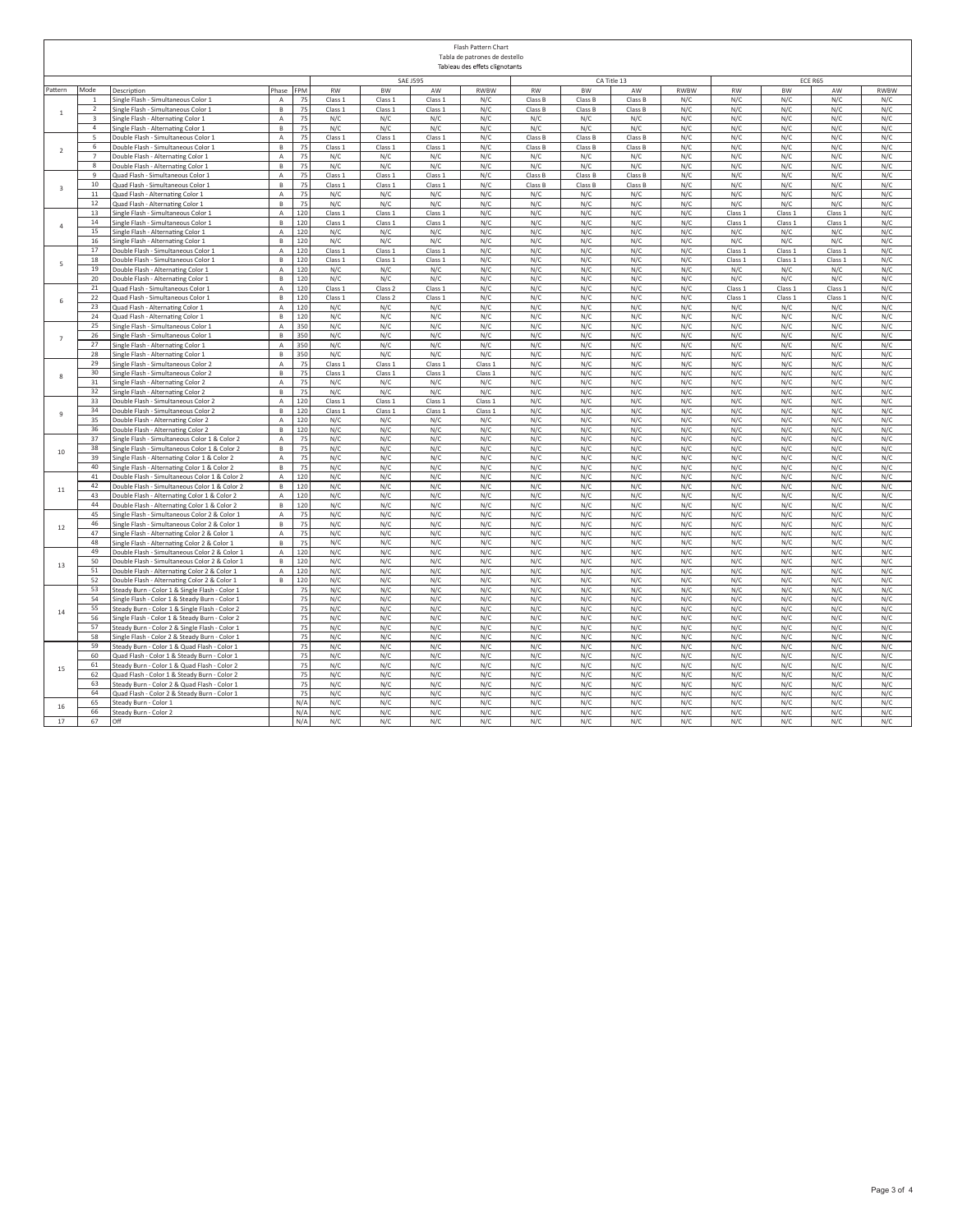**Manufacturer Limited Warranty and Limitation of Liability:**

Manufacturer warrants that on the date of purchase this product will conform to Manufacturer's specifications for this product (which are available from the Manufacturer upon request), and Manufacturer further warrants that this product is free from defects in materials and workmanship. This Limited Warranty extends for sixty (60) months from the date of purchase. Other warranties may apply, call Manufacturer for details. Manufacturer will, at its discretion, repair or replace any product found by the Manufacturer to be defective and subject to this Limited Warranty.

**DAMAGE TO PARTS OR PRODUCTS RESULTING FROM TAMPERING, ACCIDENT, ABUSE, MISUSE, NEGLIGENCE, UNAPPROVED MODIFICATIONS, FIRE OR OTHER HAZARD; IMPROPER INSTALLATION OR OPERATION; OR NOT BEING MAINTAINED IN ACCORDANCE WITH THE MAINTENANCE PROCEDURES SET FORTH IN MANUFACTURER'S INSTALLATION AND OPERATING INSTRUCTIONS VOIDS THIS LIMITED WARRANTY.**

**ORAL STATEMENTS OR REPRESENTATIONS ABOUT THE PRODUCT WHICH MAY HAVE BEEN MADE BY SALESPEOPLE, DEALERS, AGENTS OR OTHER MANUFACTURER'S REPRESENTATIVES DO NOT CONSTITUTE WARRANTIES. THIS LIMITED WARRANTY MAY NOT BE AMENDED, MODIFIED, OR ENLARGED EXCEPT BY A WRITTEN AGREEMENT SIGNED BY AN AUTHORIZED OFFICIAL OF MANUFACTURER WHICH EXPRESSLY REFERS TO THIS LIMITED WARRANTY.**

Exclusion of Other Warranties: **MANUFACTURER MAKES NO OTHER WARRANTIES, EXPRESS OR IMPLIED. THE IMPLIED WARRANTIES FOR MERCHANTABILITY OR FITNESS FOR A PARTICULAR PURPOSE ARE HEREBY EXCLUDED AND SHALL NOT APPLY TO THE PRODUCT. BUYER'S SOLE AND EXCLUSIVE REMEDY IN CONTRACT, TORT, OR UNDER ANY OTHER THEORY AGAINST MANUFACTURER REGARDING THE PRODUCT AND ITS USE SHALL BE THE REPLACEMENT OR REPAIR OF THE PRODUCT AS DESCRIBED ABOVE.**

Limitation of Liability: **IN THE EVENT OF LIABILITY FOR DAMAGES ARISING OUT OF THIS LIMITED WARRANTY OR ANY OTHER CLAIM RELATED TO THE MANUFACTURER'S PRODUCTS, MANUFACTURER'S LIABILITY FOR DAMAGES SHALL BE LIMITED TO THE AMOUNT PAID FOR THE PRODUCT AT THE TIME OF THE ORIGINAL PURCHASE. IN NO EVENT SHALL MANUFACTURER BE LIABLE FOR LOST PROFITS, THE COST OF SUBSTITUTE EQUIPMENT OR LABOR, PROPERTY DAMAGE, OR OTHER SPECIAL, CONSEQUENTIAL, OR INCIDENTAL DAMAGES BASED UPON ANY CLAIM FOR BREACH OF CONTRACT, IMPROPER INSTALLATION, NEGLIGENCE, OR OTHER CLAIM, EVEN IF MANUFACTURER OR A MANUFACTURER'S REPRESENTATIVE HAS BEEN ADVISED OF THE POSSIBILITY OF SUCH DAMAGES. MANUFACTURER SHALL HAVE NO FURTHER OBLIGATION OR LIABILITY WITH RESPECT TO THE PRODUCT OR ITS SALE, OPERATION AND USE, AND MANUFACTURER NEITHER ASSUMES NOR AUTHORIZES THE ASSUMPTION OF ANY OTHER OBLIGATION OR LIABILITY IN CONNECTION WITH SUCH PRODUCT.**

This Limited Warranty defines specific legal rights. You may have other legal rights, which vary from state to state. Some states do not allow the exclusion or limitation of incidental or consequential damages.



10986 North Warson Road, St. Louis, MO 63114 USA Technical Service USA (314) 996-2800 c3\_tech\_support@code3esg.com CODE3ESG.com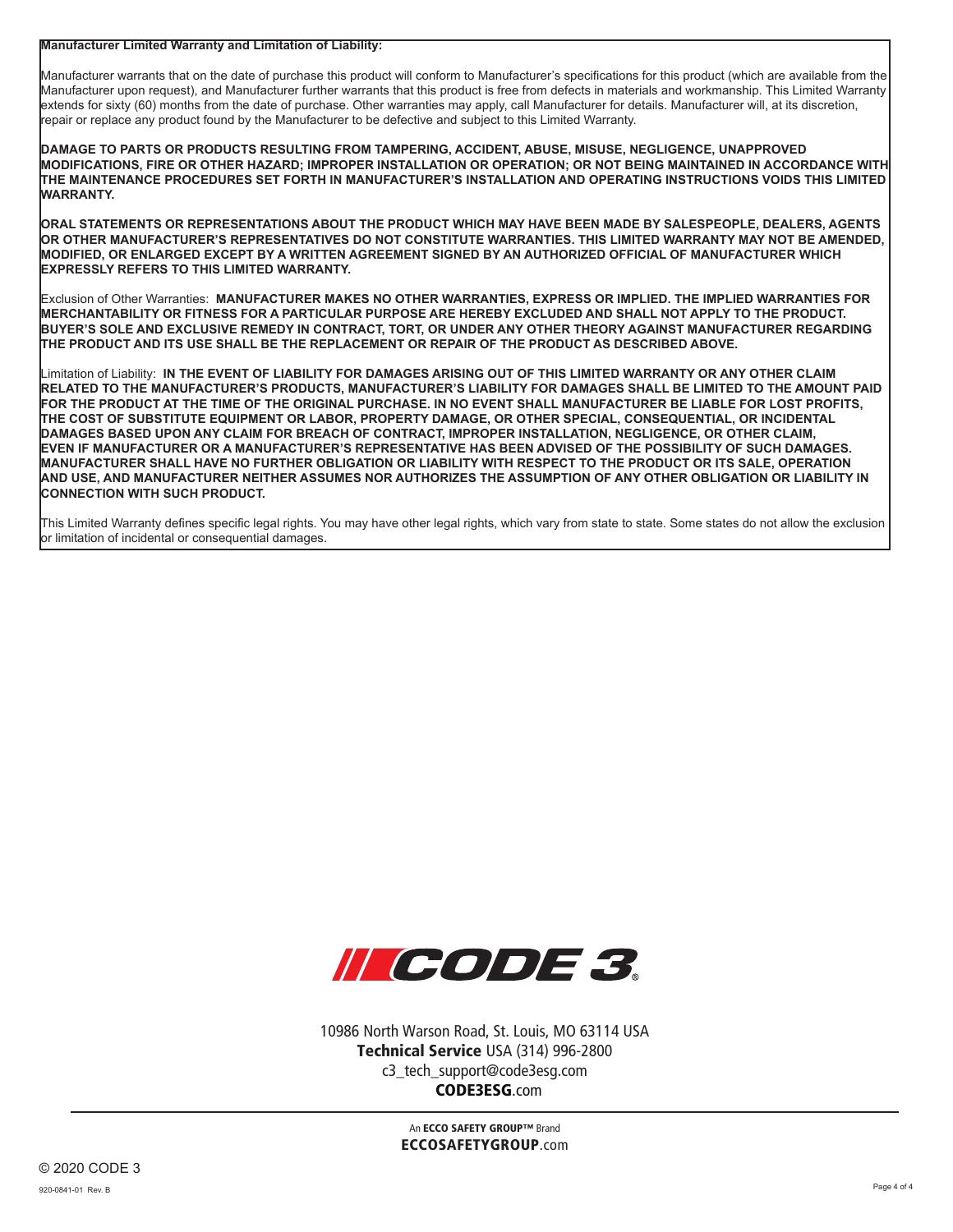# **Instrucciones de instalación y operación Pantalla de luz de ventana de la serie CD3974**

**¡IMPORTANTE!** Lea todas las instrucciones antes de instalar y utilizar. Instalador: Este manual se debe entregar al usuario final.

## **¡ADVERTENCIA!**

<u>|</u>

**El no instalar o utilizar este producto de acuerdo con las recomendaciones del fabricante podría tener como resultado daño a la propiedad, lesiones graves corporales/personales o la muerte de usted y de las personas que busca proteger.**

### **Do not install and/or operate this safety product unless you have read and understand the safety information contained in this manual.**

- 1. Para garantizar la seguridad del personal de emergencias y la de las personas a las que este intenta proteger, es esencial una instalación correcta, combinada con la formación del operador en el uso, cuidado y mantenimiento de los dispositivos de alerta de emergencia.
- 2. Los dispositivos de alerta de emergencia a menudo requieren tensiones eléctricas o corrientes de entrada altas. Tenga cuidado cuando manipule conexiones eléctricas.
- 3. Este producto debe estar conectado a tierra correctamente. Una conexión a tierra incorrecta o unas conexiones eléctricas cortocircuitadas pueden provocar arcos de corriente alta, lo que puede ocasionar lesiones personales o daños graves en el vehículo, incluso un incendio.
- 4. La colocación e instalación adecuadas son vitales para el buen funcionamiento de este dispositivo de advertencia. Instale este producto de forma que permita un rendimiento óptimo del sistema y de que los controles estén situados de modo que el operador pueda alcanzarlos cómodamente y manejar el sistema sin perder en ningún momento el contacto visual con la calzada.
- 5. Es responsabilidad del operador del vehículo asegurarse todos los días de que todas las características de este producto funcionan correctamente. Durante su uso, el operador del vehículo debe asegurarse de que no haya componentes del vehículo (como los maleteros o puertas del habitáculo abiertos), personas, vehículos u otros obstáculos que bloqueen la señal de alarma.
- 6. El uso de este o cualquier otro dispositivo de advertencia no garantiza que los conductores puedan respetar la señal de alarma o reaccionar ante ella o vayan a hacerlo. Nunca dé por hecho que tiene prioridad de paso. Es responsabilidad del operador del vehículo asegurarse de que puede continuar de forma segura antes de entrar en una intersección, conducir en sentido contrario, responder a una gran velocidad o caminar por los carriles con tráfico o cerca de ellos.
- 7. El uso de este equipo está destinado exclusivamente a personal autorizado. El usuario es responsable de conocer y acatar todas las leyes vigentes relacionadas con dispositivos de señales de alerta de emergencia. Por lo tanto, el usuario debe comprobar todas las leyes y normativas de ámbito metropolitano, regional, nacional y cualquier otro ámbito pertinente. El fabricante no asume todas las leyes y normativas de ámbito metropolitano, regional, nacional y cualquier otro ámbito pertinente. El fabricante no asume responsabilidad alguna por pérdidas derivadas del uso de este dispositivo de alarma.

#### **ESPECIFICACIONES:**

Dimensiones: 53,3 Al. x 198,1 An. x 40,6 Pr. mm (2,1 x 7,8 x 1,6 pulg.)

Peso: 0,27 kg (0,6 lb)

Tensión de entrada: 12-24 V CC

Corriente a 12 V CCNominal: 0,8 A

Potencia a 12 V CCNominal: 9,6 W

Rango de temperatura: de -40 °C a 65 °C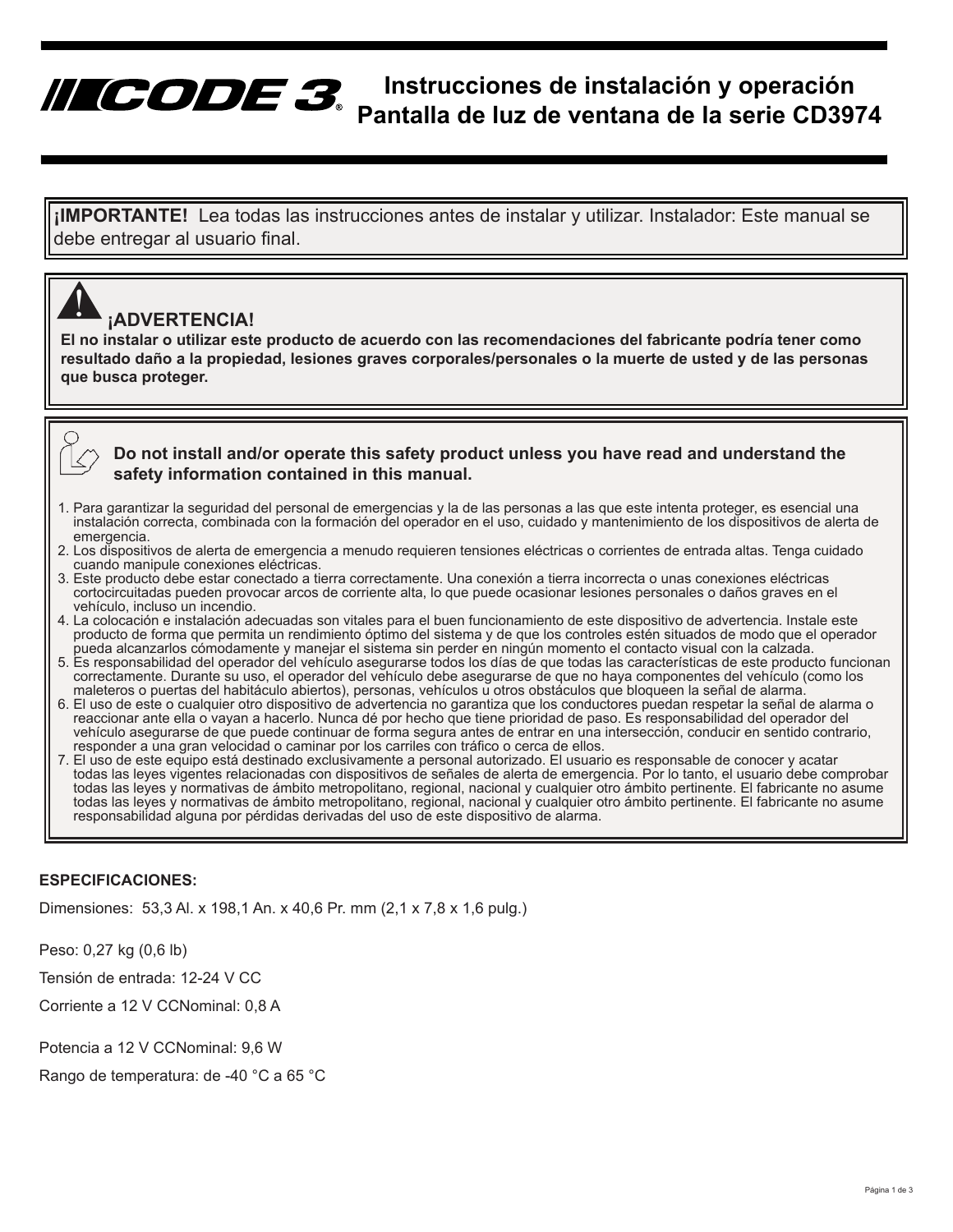#### **Instalación y montaje:**

Retire con cuidado la unidad de su embalaje. Examine la unidad por si ha sufrido daños durante el transporte. Si encuentra daños, devuelva el producto a su distribuidor local para obtener una nueva unidad cubierta por la garantía. No utilice piezas dañadas o rotas. Elija un lugar de montaje que garantice una línea de visión clara para el tráfico en sentido contrario.



Sin retirar la cinta de doble cara, fije el producto en la ubicación deseada. Ajuste el ángulo del cabezal de luz aflojando la tuerca de la parte posterior del producto con una llave. Cuando consiga el ángulo deseado, apriete la tuerca.

- 1. Limpie la superficie de montaje con el paño con alcohol incluido.
	- \* para conseguir más adhesión, consulte las siguientes notas.
- 2. Retire el revestimiento de la cinta de doble cara.
- 3. Aplique el producto en la superficie tratada. Aplique una presión ligera durante 20 segundos.

**\*Para obtener una mayor adherencia, utilice imprimación para cintas 3M. Para obtener información sobre productos y aplicaciones, visite: https://multimedia.3m.com/mws/media/65952O/3mtm-tape-primer-94.pdf**

#### **Instructions de câblage:**

**¡Importante!** Esta unidad es un dispositivo<br>de seguridad, y debe conectarse a una toma independiente de alimentación con fusible para garantizar su funcionamiento continuo si fallase cualquier otro accesorio eléctrico.

Todo el cableado debe estar trenzado y ser como mínimo de 22 AWG. La línea positiva debe tener un fusible lento de 2 A para cada direccional, como se muestra en la Figura 1. Aísle los cables amarillo y azul cuando no se usen.



**FIGURA 1**

Selección del patrón de parpadeo:

Para seleccionar un patrón de parpadeo, aplique corriente al cable ROJO o BLANCO, o a ambos. Conecte el cable azul al negro para que cambie el patrón de parpadeo:

| Duración   | Función                          |
|------------|----------------------------------|
| $0-1$ s    | siquiente patrón                 |
| $1-3s$     | patrón anterior                  |
| $3-5s$     | patrón predeterminado de fábrica |
| Más de 5 s | último patrón                    |

Función de atenuación:

Conecte el cable azul al cable de alimentación rojo.

Sincronización:

El dispositivo serie CD3974 es capaz de sincronizar hasta 8 productos (productos iguales u otros compatibles con CODE 3) siguiendo estos pasos:

- 1. Establezca el patrón de parpadeo deseado en cada unidad de forma individual. También se recomienda encarecidamente utilizar el mismo estilo de patrón de parpadeo en todas las unidades para producir el patrón de advertencia más eficaz. NOTA: Las fases A y B para cada estilo de patrón de parpadeo de la tabla indican el tiempo relativo entre las unidades conectadas en una instalación sincronizada. Para funcionar simultáneamente, cada unidad se debe ajustar con la misma fase (A + A o B + B). Para funcionar de forma alterna, las unidades se deben ajustar con fases opuestas  $(A + B \circ B + A)$ .
- 2.Conecte entre sí los cables de sincronización amarillos y compruebe que las unidades parpadean de forma sincronizada según lo esperado. Si el patrón de una unidad parece incorrecto, se puede utilizar el cable de patrón azul para avanzar o retroceder por los patrones de esa unidad individual hasta seleccionar el patrón correcto. NOTA: Esto solo cambia el patrón de esa unidad específica y no afecta a las demás unidades conectadas al cable de sincronización amarillo.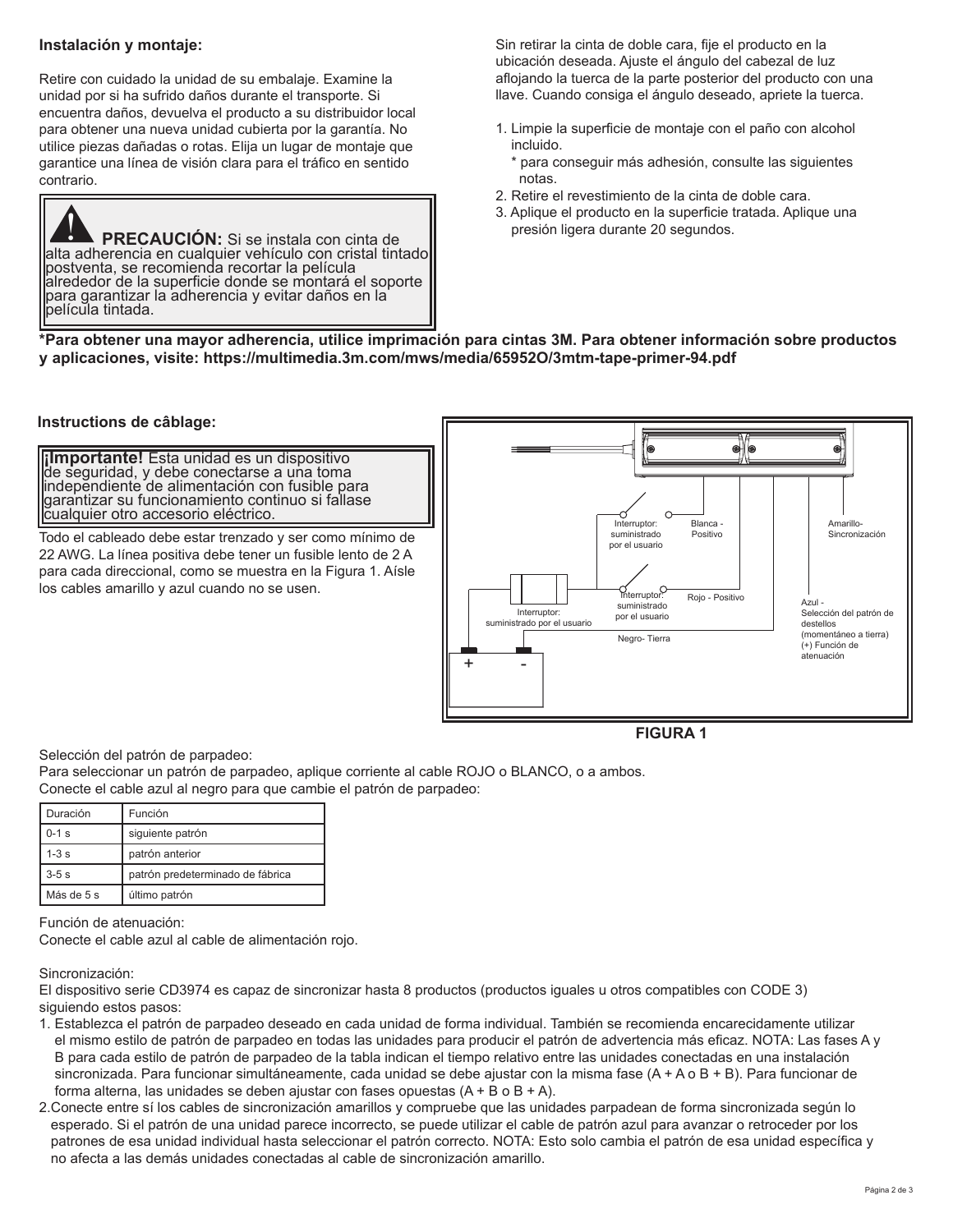#### **Garantía limitada del fabricante y restricción de la responsabilidad:**

El fabricante garantiza que en la fecha de compra este producto cumplirá con las especificaciones del fabricante para este producto (que el fabricante pone a su disposición si se solicitan). Esta garantía limitada se extiende por sesenta (60) meses a partir de la fecha de compra.

EL DAÑO A LAS PIEZAS O LOS PRODUCTOS CAUSADO POR LA ALTERACIÓN, ACCIDENTE, ABUSO, MAL USO, NEGLIGENCIA, MODIFICACIONES NO AUTORIZADAS, FUEGO U OTRO PELIGRO; INSTALACIÓN U OPERACIÓN INCORRECTAS; O NO REALIZAR EL MANTENIMIENTO DE ACUERDO CON LOS ROCEDIMIENTOS DE MANTENIMIENTO ESTABLECIDOS EN LAS INSTRUCCIONES DE INSTALACIÓN Y DE OPERACIÓN DEL FABRICANTE ANULA ESTA Garantía LIMITADA.

### **Exclusión de otras garantías:**

EL FABRICANTE NO OFRECE NINGUNA OTRA GARANTÍA, EXPRESA O IMPLÍCITA. LAS GARANTÍAS IMPLÍCITAS DE COMERCIABILIDAD, CALIDAD O IDONEIDAD PARA UN OBJETIVO PARTICULAR, O QUE SURJAN DE UNA TRANSACCIÓN, USO O PRÁCTICA DE COMERCIO QUEDAN EXCLUIDAS POR MEDIO DE LA PRESENTE Y NO SERÁN VÁLIDAS PARA EL PRODUCTO, Y SE ANULAN POR MEDIO DE LA PRESENTE, EXCEPTO EN LA MEDIDA EN QUE LO PROHÍBAN LAS LEYES VIGENTES. LAS DECLARACIONES VERBALES O REPRESENTACIONES SOBRE EL PRODUCTO NO CONSTITUYEN GARANTÍAS.

### **Compensaciones y restricción de la responsabilidad:**

LA ÚNICA RESPONSABILIDAD DEL FABRICANTE Y LA ÚNICA Y EXCLUSIVA COMPENSACIÓN DEL COMPRADOR EN VIRTUD DE UN CONTRATO, POR ILÍCITO CIVIL O SEGÚN CUALQUIER SUPUESTO EN CONTRA DEL FABRICANTE RESPECTO AL PRODUCTO Y SU USO SERÁ EL REEMPLAZO O LA REPARACIÓN DEL PRODUCTO, O EL REEMBOLSO DEL PRECIO DE COMPRA PAGADO QUE HAYA PAGADO EL COMPRADOR POR EL PRODUCTO QUE NO CUMPLE CON LOS REQUISITOS. EN NINGÚN CASO LA RESPONSABILIDAD DEL FABRICANTE QUE SURJA DE ESTA GARANTÍA LIMITADA O POR CUALQUIER OTRA RECLAMACIÓN RELACIONADA CON LOS PRODUCTOS DEL FABRICANTE EXCEDERÁ LA CANTIDAD QUE EL COMPRADOR PAGÓ POR EL PRODUCTO EN EL MOMENTO DE LA COMPRA ORIGINAL. EN NINGÚN CASO EL FABRICANTE SERÁ RESPONSABLE POR LUCRO CESANTE, EL COSTO DE LA SUSTITUCIÓN DEL EQUIPO O LA MANO DE OBRA, DAÑOS A LA PROPIEDAD U OTROS DAÑOS ESPECIALES, CONSECUENCIALES O INCIDENTALES QUE SE BASEN EN CUALQUIER RECLAMACIÓN POR INCUMPLIMIENTO DE CONTRATO, INSTALACIÓN INAPROPIADA, NEGLIGENCIA O DE OTRO TIPO, INCLUSO SI SE LE HA INFORMADO AL FABRICANTE O A UN REPRESENTANTE DEL FABRICANTE SOBRE LA POSIBILIDAD DE QUE OCURRAN TALES DAÑOS. EL FABRICANTE NO TENDRÁ NINGUNA OTRA OBLIGACIÓN O RESPONSABILIDAD CON RESPECTO AL PRODUCTO O SU VENTA, OPERACIÓN Y USO, Y EL FABRICANTE NO ASUME NI AUTORIZA EL SUPUESTO DE CUALQUIER OTRA OBLIGACIÓN O RESPONSABILIDAD EN RELACIÓN CON DICHO PRODUCTO.

Esta garantía limitada define derechos legales específicos. Usted puede tener otros derechos legales que varían de una jurisdicción a otra. Algunas jurisdicciones no permiten la exclusión ni la limitación de daños incidentales o consecuenciales.



10986 North Warson Road, St. Louis, MO 63114 USA Sevicio Técnico USA (314) 996-2800 c3\_tech\_support@code3esg.com CODE3ESG.com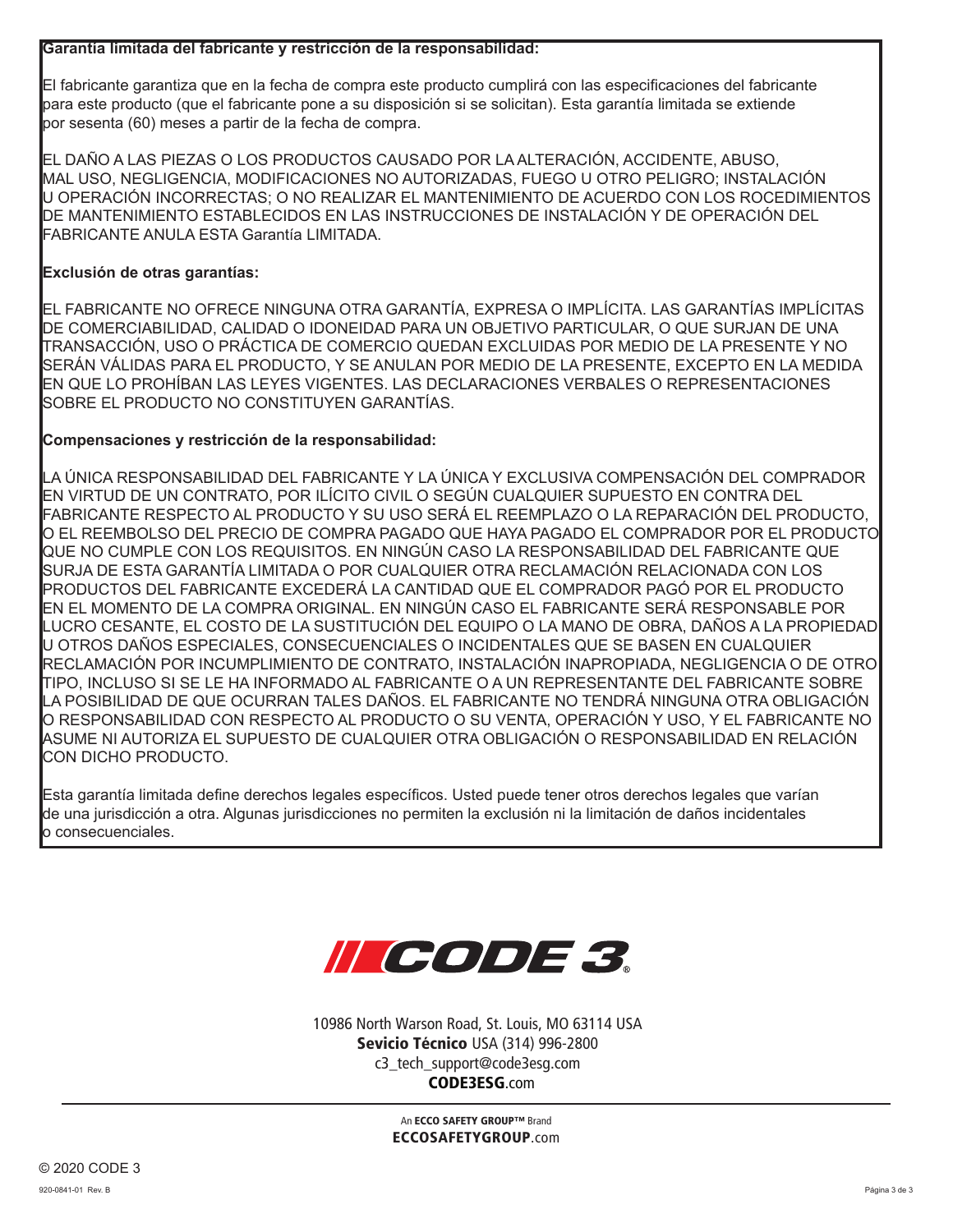# **Instructions d'installation et d'utilisation Éclairage pour cadre de fenêtre série CD3974**

**IMPORTANT!** Lisez toutes les instructions avant l'installation et l'utilisation. Installateur : ce manuel doit être remis à l'utilisateur final.

## **ADVERTISSEMENT!**

IICODE 3.

<u>|</u>

**Le non-respect des recommandations du fabricant lors de l'installation ou de l'utilisation de ce produit peut entraîner des dommages matériels et vous causer à vous-même ainsi qu'à ceux que vous souhaitez protéger des blessures corporelles graves voire mortelles!**

#### **N'installez pas ce produit de sécurité et ne l'utilisez pas à moins d'avoir lu et compris les informations de sécurité contenues dans ce manuel.**

- 1. Une installation appropriée et un opérateur formé à utiliser, entretenir et réparer des dispositifs d'avertissement d'urgence sont essentiels pour garantir la sécurité du personnel d'urgence et du public.
- 2. Les dispositifs d'avertissement d'urgence nécessitent souvent des tensions et des courants électriques élevés. Soyez prudent lorsque vous travaillez avec des connexions électriques sous tension.
- 3. Ce produit doit être mis à la terre adéquatement. Une mise à la terre inadéquate ou un court-circuit des connexions électriques peuvent provoquer un arc électrique à courant élevé, ce qui peut provoquer des blessures corporelles ou des dommages importants au véhicule, y compris un incendie.
- 4. Un positionnement et une installation adéquats sont essentiels au bon fonctionnement de ce dispositif d'avertissement. Installez ce produit afin que les performances de productivité du système soient optimales et que les commandes soient à portée de main de l'opérateur pour qu'il puisse utiliser le système sans perdre le contact visuel avec la chaussée.
- 5. Il incombe à l'opérateur du véhicule de s'assurer à tous les jours que toutes les fonctionnalités de ce produit fonctionnent correctement. En cours d'utilisation, l'opérateur du véhicule doit s'assurer que la visibilité du signal d'avertissement n'est pas bloquée par des composantes du véhicule (c.-à-d., des coffres ou des portes de compartiment ouverts), des personnes, des véhicules ou d'autres obstacles.
- 6. L'utilisation de ce dispositif ou de tout autre dispositif d'avertissement ne garantit pas que tous les conducteurs seront attentifs aux signaux ou qu'ils réagiront conséquemment à un signal d'urgence. Ne tenez jamais la priorité de passage pour acquise. Il est de la responsabilité de l'opérateur du véhicule de s'assurer qu'il puisse procéder en toute sécurité avant d'entrer dans une intersection, de conduire dans le sens inverse de la circulation, de répondre à un appel en conduisant à une vitesse élevée, de marcher sur ou autour des voies de circulation.
- 7. Cet équipement est destiné uniquement au personnel autorisé. Il incombe à l'utilisateur de comprendre et de respecter toutes les lois relatives aux dispositifs d'avertissement d'urgence. Par conséquent, l'utilisateur doit vérifier toutes les lois et réglementations en vigueur dans la ville, la province et le pays. Le fabricant décline toute responsabilité en cas de perte résultant de l'utilisation de ce dispositif d'avertissement.

#### **Spécifications:**

Size: 2.1 H x 7.8 W x 1.6 D

Taille : 53,3 mm H x 198,1 mm B x 40,6 mm T (2,1" H x 7,8" B x 1,6"T)

Poids : 0,27 kg (0,6 lb)

Tension d'entrée : 12 à 24 V c. c.

Courant à 12 V c. c. (nominal) : 0,8 A

Puissance à 12 V c. c. (nominal) : 9,6 W

Plage de températures : de -40 °C à 65 °C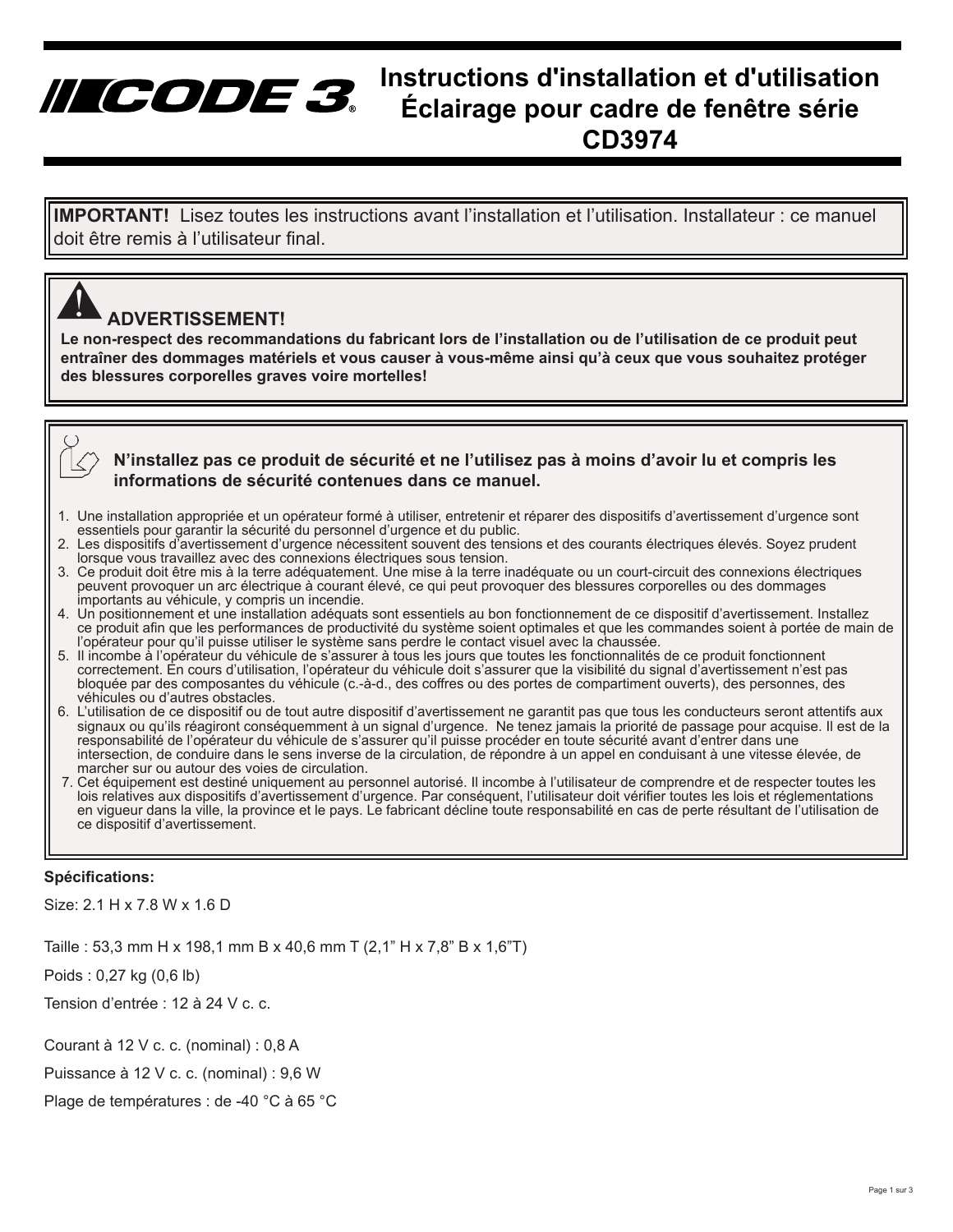#### **Installation et montage:**

Retirer délicatement l'appareil de son emballage. Vérifier que l'appareil n'a pas été endommagé pendant le transport. En cas de dommage, renvoyer le produit à son détaillant local pour qu'il soit remplacé au titre de la garantie. Ne pas utiliser de pièces endommagées ou cassées. Déterminer un emplacement de montage qui garantit une portée optique dégagée pour la circulation venant en sens inverse.

Attention: Lors de l'installation du ruban adhésif VHB sur un véhicule équipé d'une vitre teintée en après-vente, il est recommandé de découper le film autour de la surface sur laquelle le support sera monté afin d'assurer l'adhérence et d'éviter d'endommager la vitre teintée.

Sans retirer le film adhésif à double face, maintenez le produit à l'emplacement souhaité.

Réglez l'angle de la tête d'éclairage en desserrant l'écrou à l'arrière du produit à l'aide d'une clé. Lorsque l'angle souhaité est atteint, serrez l'écrou.

- 1. Nettoyez la surface de montage avec la lingette à base d'alcool fournie.
	- \* pour une adhérence supplémentaire, voir les notes ci dessous.
- 2. Retirez le film adhésif à double face.
- 3. Appliquez le produit sur la surface traitée. Appliquez une légère pression pendant 20 secondes.

**\*Pour une meilleure adhérence, utilisez une couche adhésive 3M. Pour obtenir des informations sur les produits et les applications, rendez-vous sur le site Web : https://multimedia.3m.com/mws/media/65952O/3mtm-tape-primer-94. pdf**

## **Instructions de câblage:**

**IMPORTANT!** Cet appareil est un dispositif de<br>sécurité et doit êtrebranché à son propre point d'alimentation protégé par fusiblepour garantir son fonctionnement continu en cas de défaillance d'un autre accessoireélectrique

Tout le câblage doit être toronné et d'un calibre minimal de 22 AWG. La ligne positive doit être dotée d'un fusible en ligne à action retardée de 2 A pour chaque DEL directionnelle, comme illustré à la FIGURE 1. Isolez les fils jaune et bleu lorsqu'ils ne sont pas utilisés.



Sélection du schéma de clignotement :

Pour sélectionner un effet de clignotement, mettez sous tension l es fils ROUGE ou BLANC ou les fils ROUGE et BLANC. Appliquer le fil bleu sur le fil noir pour modifier le schéma de clignotement :

| Temps de poussée   | Fonction                  |
|--------------------|---------------------------|
| 0 à 1 secondes     | prochain schéma           |
| 1 à 3 secondes     | schéma précédent          |
| 3 à 5 secondes     | schéma d'usine par défaut |
| plus de 5 secondes | dernier schéma            |

Fonction de réglage de l'intensité :

Connecter le fil bleu au fil d'alimentation rouge.

Synchronisation :

la série CD3974 est capable de synchroniser jusqu'à 8 produits (produits identiques et autres produits compatibles Codes 3) en suivant les étapes ci-dessous :

- 1.Régler le schéma de clignotement souhaité sur chaque unité individuellement. Il est aussi fortement recommandé d'utiliser le même style d'effet de clignotement sur toutes les unités pour produire l'avertissement le plus efficace. Remarque : les phases A et B pour chaque style d'effet de clignotement dans le tableau indiquent la synchronisation relative entre les unités branchées dans une installation synchronisée. Pour fonctionner simultanément, chaque unité doit être réglée sur la même phase (A + A ou B + B); pour fonctionner en alternance, les unités doivent être réglées pour sur des phases opposées (A + B ou B + A).
- 2.Brancher les fils de synchronisation jaunes ensemble et vérifier que les unités clignotent de manière synchronisée comme prévu. Si l'effet d'une unité semble incorrect, le fil bleu de sélection de l'effet peut être utilisé pour faire défiler les effets précédents ou subséquents sur cette unité jusqu'à ce que l'effet correct soit sélectionné. REMARQUE : cette mesure modifie uniquement l'effet d'une unité et ne touche pas aux autres unités branchées au fil de synchronisation jaune.

**FIGURE 1**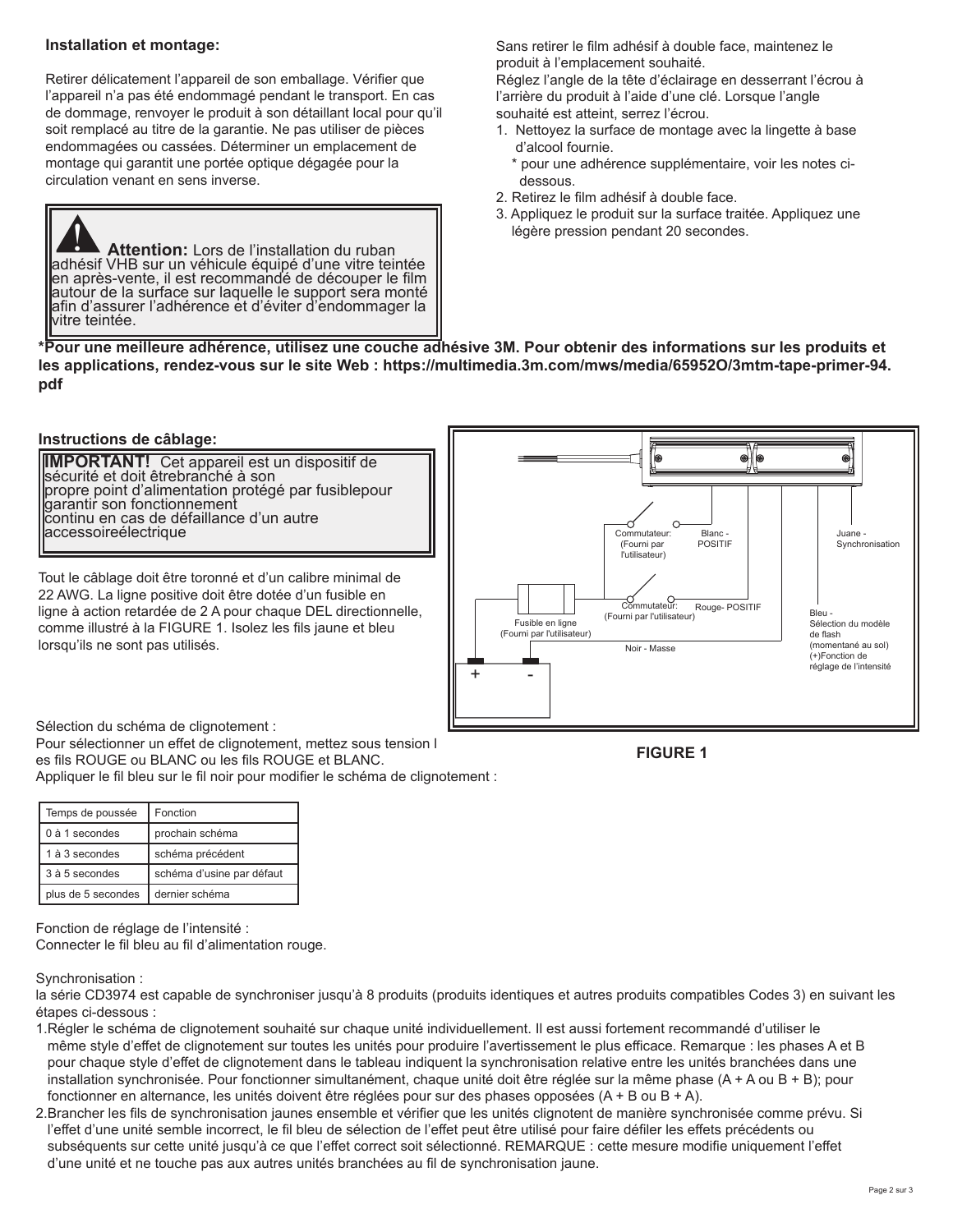#### **Garantie limitée du fabricant et limitation de responsabilité :**

Le Fabricant garantit qu'à la date de l'achat, ce produit est conforme aux spécifications du Fabricant le concernant (qui sont disponibles sur demande auprès du Fabricant). Cette Garantie limitée s'étend sur soixante (60) mois à compter de la date d'achat.

LES DOMMAGES À DES PIÈCES OU À DES PRODUITS RÉSULTANT D'UNE ALTÉRATION, D'UN ACCIDENT, D'UN ABUS, D'UNE NÉGLIGENCE, DE MODIFICATIONS NON AUTORISÉES, D'UN INCENDIE OU DE TOUT AUTRE DANGER ; DE L'INSTALLATION OU D'UNE UTILISATION INCORRECTE ; OU D'UN DÉFAUT D'ENTRETIEN CONFORME AUX PROCÉDURES DE MAINTENANCE DÉCRITES DANS LES CONSIGNES D'INSTALLATION ET D'UTILISATION DU FABRICANT ANNULENT CETTE GARANTIE LIMITÉE.

### **Exclusion d'autres garanties :**

LE FABRICANT N'ÉMET AUCUNE AUTRE GARANTIE, QU'ELLE SOIT EXPRESSE OU IMPLICITE. LES GARANTIES IMPLICITES DE QUALITÉ MARCHANDE, DE QUALITÉ OU D'ADAPTATION À UN OBJECTIF PARTICULIER, OU DÉCOULANT D'UNE TRANSACTION, D'UN USAGE OU DE PRATIQUES COMMERCIALES, SONT EXCLUES PAR LES PRÉSENTES, NE S'APPLIQUERONT PAS AU PRODUIT, ET SONT DÉCLINÉES PAR LES PRÉSENTES, EXCEPTÉ DANS LA MESURE INTERDITE PAR LA LÉGISLATION EN VIGUEUR. LES DÉCLARATIONS ORALES OU AUTRES DÉCLARATIONS CONCERNANT LE PRODUIT NE CONSTITUENT PAS DES GARANTIES.

### **Recours et limitation de responsabilité :**

LA SEULE RESPONSABILITÉ DU FABRICANT ET LE RECOURS EXCLUSIF DE L'ACHETEUR CONTRE LE FABRICANT, PAR CONTRAT, EN CAS DE DÉLIT (Y COMPRIS LA NÉGLIGENCE), OU SELON TOUTE AUTRE THÉORIE, EN CE QUI CONCERNE LE PRODUIT ET SON UTILISATION, SE LIMITERONT, À LA DISCRÉTION DU FABRICANT, AU REMPLACEMENT OU À LA RÉPARATION DU PRODUIT, OU AU REMBOURSEMENT DU PRIX D'ACHAT PAYÉ PAR L'ACHETEUR POUR LE PRODUIT NON CONFORME. EN AUCUN CAS LA RESPONSABILITÉ DU FABRICANT DÉCOULANT DE CETTE GARANTIE LIMITÉE OU DE TOUTE AUTRE RÉCLAMATION RELATIVE AUX PRODUITS DU FABRICANT NE DÉPASSERA LE MONTANT PAYÉ PAR L'ACHETEUR POUR LE PRODUIT AU MOMENT DE L'ACHAT INITIAL. EN AUCUN CAS LE FABRICANT NE POURRA ÊTRE TENU POUR RESPONSABLE DE LA PERTE DE PROFITS, DU COÛT DE L'ÉQUIPEMENT OU DE LA MAIN D'OEUVRE DE REMPLACEMENT, DES DOMMAGES MATÉRIELS, OU D'AUTRES DOMMAGES SPÉCIAUX, CONSÉCUTIFS OU INCIDENTS EN SE BASANT SUR UNE RÉCLAMATION POUR RUPTURE DE CONTRAT, INSTALLATION INAPPROPRIÉE, NÉGLIGENCE OU TOUTE AUTRE RÉCLAMATION, MÊME SI LE FABRICANT OU UN REPRÉSENTANT DU FABRICANT A ÉTÉ AVERTI DE LA POSSIBILITÉ DE TELS DOMMAGES. LE FABRICANT N'A AUCUNE AUTRE OBLIGATION OU RESPONSABILITÉ EN CE QUI CONCERNE LE PRODUIT OU SA VENTE, SON FONCTIONNEMENT ET SON UTILISATION, ET LE FABRICANT N'ASSUME NI N'AUTORISE EN AUCUN CAS L'HYPOTHÈSE D'UNE AUTRE OBLIGATION OU RESPONSABILITÉ EN RELATION AVEC CE PRODUIT.

Cette Garantie limitée définit des droits légaux spécifiques. Vous pouvez avoir d'autres droits légaux qui varient d'une juridiction à l'autre. Certaines juridictions ne permettent pas l'exclusion ou la limitation des dommages indirects ou consécutifs.



10986 North Warson Road, St. Louis, MO 63114 USA Service Technique USA (314) 996-2800 c3\_tech\_support@code3esg.com CODE3ESG.com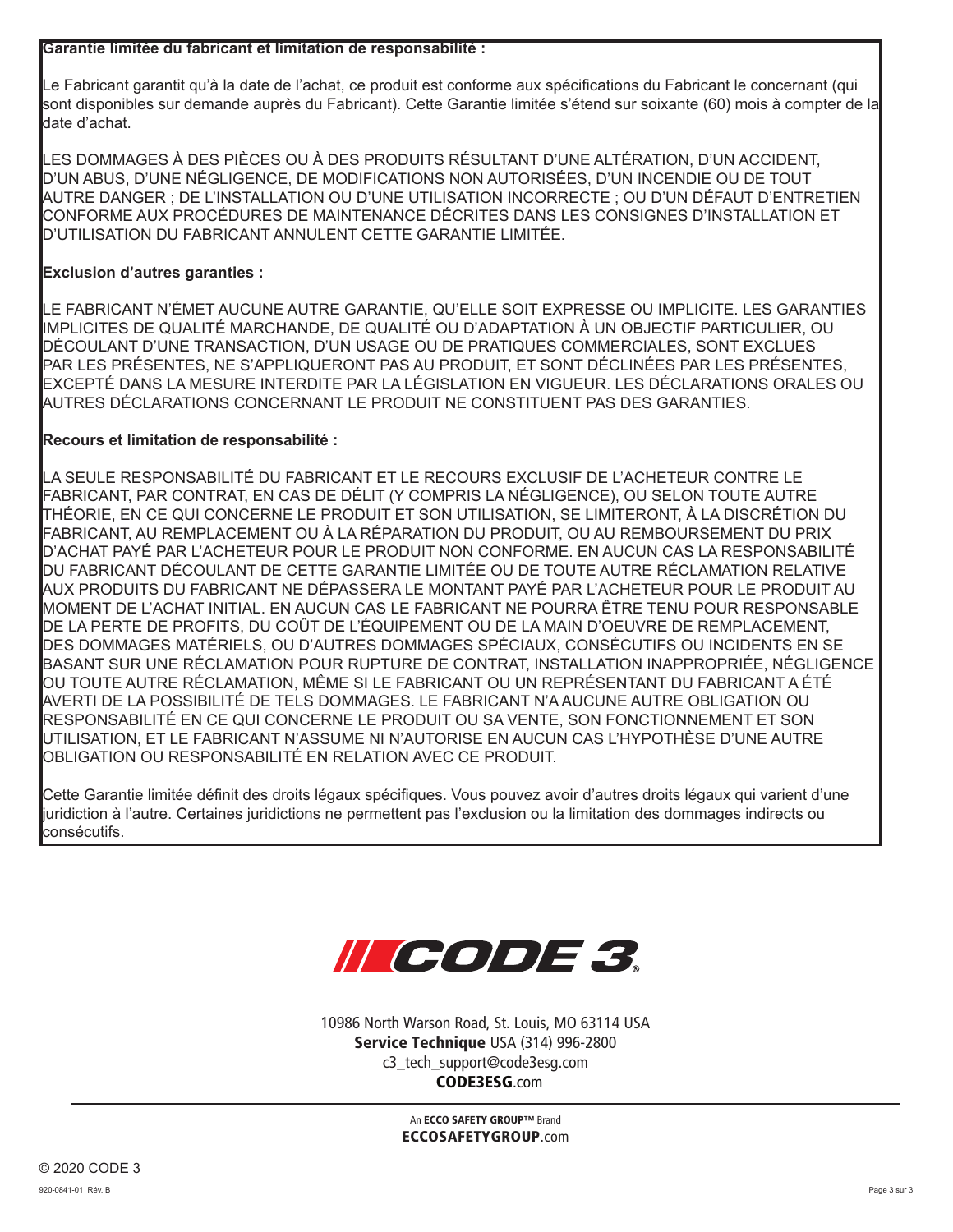# **Installations- und Bedienungsanleitung Leuchte der Serie CD3974 mit Einfassung zum Anbringen an der Scheibe**

**WICHTIG!** Lesen Sie vor der Installation und Verwendung alle Anweisungen. Monteur: Diese Anleitung muss dem Endbenutzer zugestellt werden.

## **WARNUNG!** <u>|</u>

**Wenn Sie dieses Produkt nicht gemäß den Empfehlungen des Herstellers installieren oder verwenden, kann dies zu Sachschäden,schweren Personenschäden und/oder zum Tod für Sie und die Personen, denen Sie helfen möchten, führen!**

### **Installieren und/oder verwenden Sie dieses Sicherheitsprodukt nur, wenn Sie die Sicherheitsinformationen in dieser Anleitung gelesen und verstanden haben.**

- 1. Eine ordnungsgemäße Installation sowie eine Bedienerschulung in Hinsicht auf die Verwendung, Pflege und Wartung von Warnvorrichtungen sind unerlässlich, um die Sicherheit von Rettungskräften sowie der Öffentlichkeit zu gewährleisten.
- 2. Notfallwarnvorrichtungen erfordern oft eine hohe elektrische Spannung und/oder Stromstärke. Gehen Sie bei der Arbeit mit stromführenden elektrischen Anschlüssen vorsichtig vor.
- 3. Dieses Produkt muss ordnungsgemäß geerdet werden. Eine unzureichende Erdung und/oder ein Kurzschluss der elektrischen Anschlüsse können zu Hochstromlichtbögen führen, die Verletzungen und/oder schwere Schäden am Fahrzeug, einschließlich Fahrzeugbrand, verursachen können.
- 4. Die richtige Platzierung und Installation ist für die Leistung der Warnvorrichtung von entscheidender Bedeutung. Installieren Sie dieses Produkt so, dass die Ausgangsleistung des Systems maximiert wird und die Bedienelemente sich in Reichweite des Bedieners befinden, damit das System bedient werden kann, ohne den Blick von der Fahrbahn nehmen zu müssen.
- 5. Es liegt in der Verantwortung des Fahrers, täglich sicherzustellen, dass alle Funktionen dieses Produkts ordnungsgemäß funktionieren. Der Fahrer muss während der Verwendung sicherstellen, dass das Warnsignal nicht durch Fahrzeugkomponenten (z. B. offene Kofferraumklappe oder Türen), Personen, Fahrzeuge oder andere Hindernisse blockiert wird.
- 6. Durch die Verwendung dieser oder anderer Warnvorrichtungen kann nicht gewährleistet werden, dass alle Verkehrsteilnehmer das Notfallwarnsignal sehen oder darauf reagieren. Sehen Sie das Vorfahrtsrecht niemals als selbstverständlich an. Es liegt in der Verantwortung des Fahrers, sicherzustellen, dass keine Gefahr besteht, bevor eine Kreuzung überquert, entgegen der Verkehrsrichtung oder mit hoher Geschwindigkeit gefahren oder sich außerhalb des Fahrzeugs auf oder in der Nähe der Fahrspur bewegt wird.
- 7. Dieses Gerät darf nur von autorisiertem Personal verwendet werden. Der Benutzer ist dafür verantwortlich, alle Gesetze in Bezug auf Notfallwarnvorrichtungen zu verstehen und einzuhalten. Daher sollte der Benutzer alle geltenden Gesetzte und Vorschriften auf Stadt-, Landes- und Bundesebene prüfen. Der Hersteller übernimmt keine Haftung für Verluste, die durch die Verwendung dieser Warnvorrichtung entstehen.

#### **Spezifikationen:**

Größe: 53,3 mm H x 198,1 mm B x 40,6 mm T (2,1" H x 7,8" B x 1,6"T)

Gewicht: 0,27 kg (0,6 lbs.)

Eingangsspannung: 12–24 V DC

Strom bei 12 V DC Nominal: 0,8 A

Leistung bei 12 V DC Nominal: 9,6 W

Temperaturbereich: -40 bis 65°C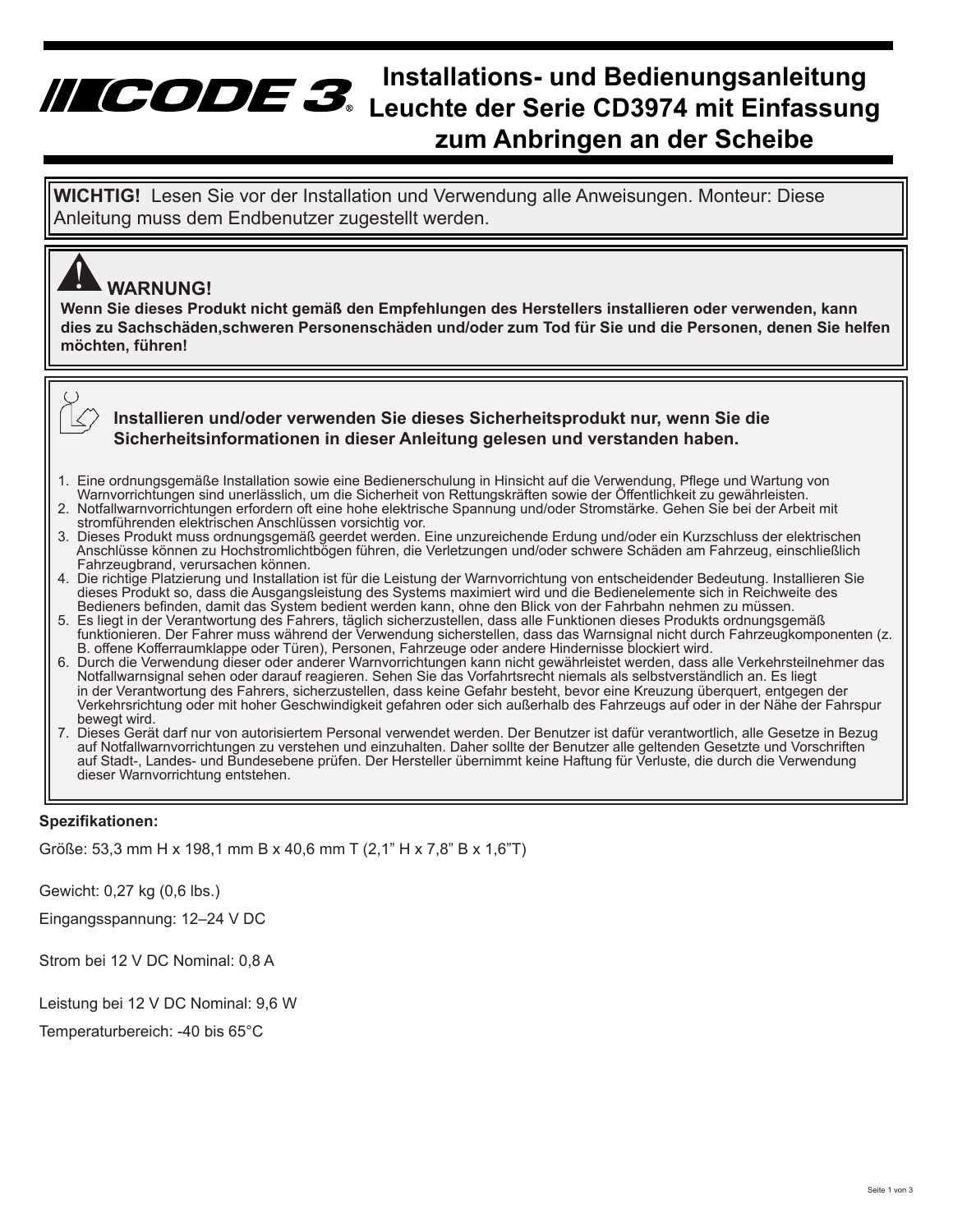#### **Installation und Montage:**

Nehmen Sie das Produkt vorsichtig aus der Verpackung. Überprüfen Sie das Produkt auf Transportschäden. Wenn Schäden festgestellt werden, senden Sie das Produkt an unseren lokalen Händler, um es im Rahmen der Garantie auszutauschen. Verwenden Sie keine beschädigten Teile. Bestimmen Sie einen Montageort, der eine freie Sicht auf entgegenkommenden Verkehr gewährleistet.

**Achtung:** Bei der Montage mithilfe von Klebeband mit hoher Haftung an Fahrzeugen mit nachträglich getönten Scheiben empfiehlt es sich, die Folie um die Oberfläche herum zu schneiden, auf der die Halterung montiert werden soll, um eine Haftung zu gewährleisten und Schäden an der Tönung zu vermeiden.

Halten Sie das Produkt an der gewünschten Stelle, ohne die doppelseitige Schutzfolie zu entfernen.

Passen Sie den Winkel des Leuchtenkopfes an, indem Sie die Mutter auf der Rückseite des Produktes mit einem Schraubenschlüssel lösen. Wenn der gewünschte Winkel eingestellt ist, ziehen Sie die Mutter fest.

- 1. Reinigen Sie die Montagefläche mit dem mitgelieferten alkoholgetränkten Tuch.
	- \* Für zusätzliche Haftung siehe Hinweise unten.
- 2. Abziehbare doppelseitige Schutzfolie.
- 3. Bringen Sie das Produkt auf der behandelten Oberfläche an. Üben Sie 20 Sekunden lang leichten Druck aus.

**\*Für zusätzliche Haftung verwenden Sie 3M Tape Primer. Informationen zu Produkten und Anwendungen finden Sie unter: https://multimedia.3m.com/mws/media/65952O/3mtm-tape-primer-94.pdf**

#### **Anweisungen zur Verkabelung:**

**WICHTIG!** Dieses Gerät ist eine Sicherheitsvorrichtung und muss an eine separate, abgesicherte Stromversorgung angeschlossenwerden, um den weiteren Betrieb bei Ausfall eines anderen elektrischen Zubehörs zu gewährleisten.

Alle Kabel sollten verseilt sein und mindestens über 22 AWG verfügen. Die positive Leitung muss wie in ABBILDUNG 1 dargestellt für jede Richtung über eine träge 2-A-Inline-Sicherung verfügen. Isolieren Sie die gelben und blauen Kabel, wenn sie nicht verwendet werden.



#### Auswahl des Leuchtmusters:

#### **Abbildung 1**

Um ein Leuchtmuster auszuwählen, verbinden Sie das ROTE und/oder das WEISSE Kabel mit dem Strom. Führen Sie das blaue und schwarze Kabel zusammen, um das Blinkmuster zu ändern:

| Dauer      | Funktion                    |  |
|------------|-----------------------------|--|
| $0-1$ sek. | nächstes Muster             |  |
| $1-3$ sek. | vorheriges Muster           |  |
| 3-5 sek.   | werkseitiges Standardmuster |  |
| $5+$ sek.  | letztes Muster              |  |

Dimmfunktion:

Verbinden Sie das blaue Kabel mit dem roten Stromkabel.

#### Synchronisierung:

Die Serie CD3974 kann bis zu acht Produkte synchronisieren (gleiches Produkt und andere kompatible Code 3Produkte), indem Sie wie nachfolgend beschrieben vorgehen:

- 1.Stellen Sie das gewünschte Leuchtmuster für jedes Gerät einzeln ein. Es wird außerdem dringend empfohlen, für alle Geräte dasselbe Leuchtmuster zu verwenden, um ein effektives Warnmuster zu erzeugen. HINWEIS: Die Phasen A und B für alle Leuchtmuster in der Tabelle bezeichnen die Zeitdifferenz zwischen den in einer Synchronisierungsinstallation verbunden Einheiten. Damit sie gleichzeitig funktionieren, muss jede Einheit auf dieselbe Phase eingestellt sein (A + A oder B + B). Damit Sie abwechselnd funktionieren, müssen die Einheiten so eingestellt sein, dass sie die gegenüberliegende Phase haben (A + B oder B + A).
- 2.Verbinden Sie die gelben Synchronisierungskabel miteinander und prüfen Sie, ob die Einheiten wie erwartet synchron blinken. Wenn eine Einheit ein falsches Muster ausgibt, kann mit dem blauen Kabel zur Auswahl des Leuchtmusters auf dieser einzelnen Einheit vor- oder zurückgeschaltet werden, bis das richtige Muster ausgewählt ist. HINWEIS: Dadurch wird nur das Muster in dieser Einheit geändert. Einheiten, die mit dem gelben Synchronisierungskabel verbunden sind, werden nicht beeinflusst.